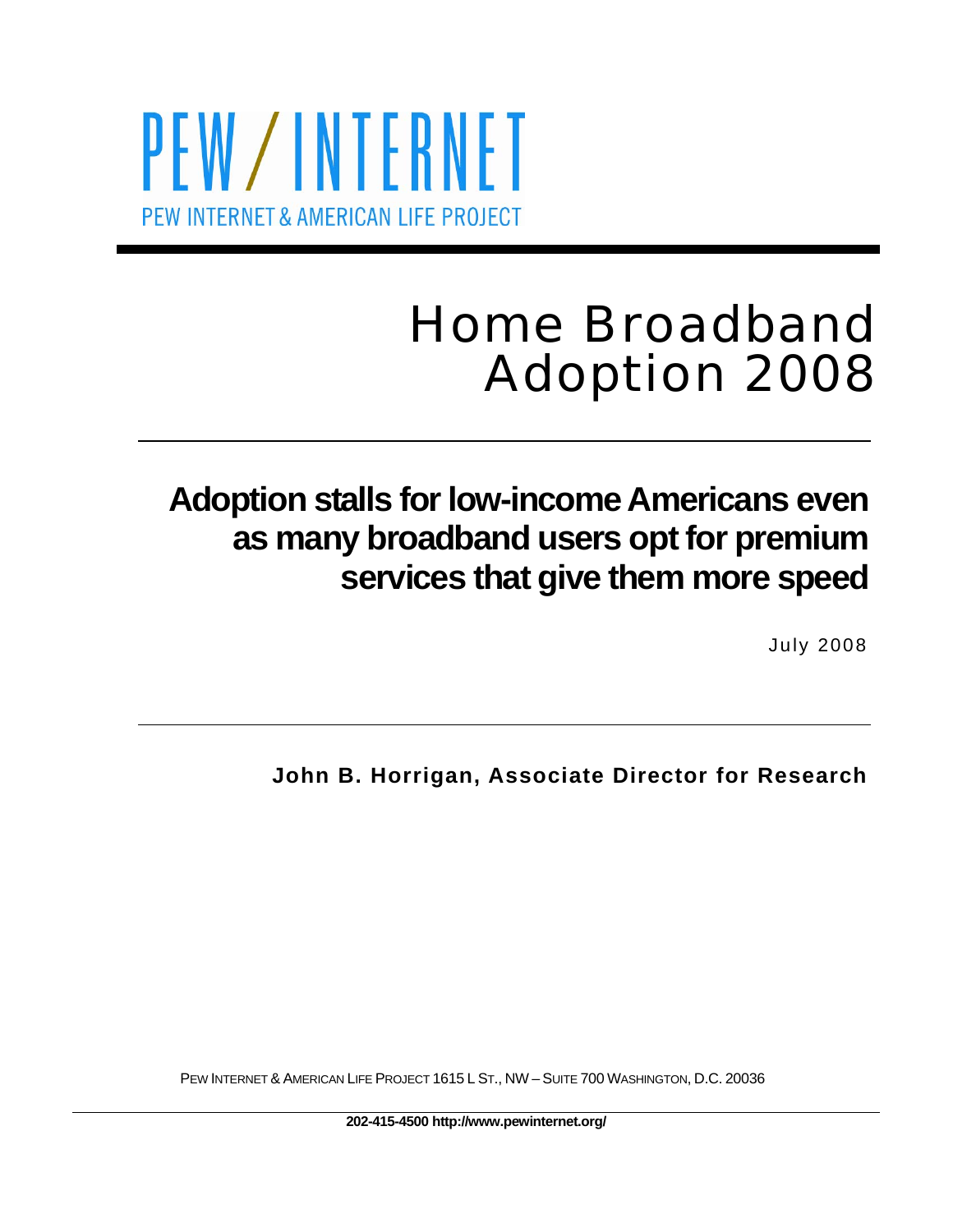## Summary of Findings

#### **Home broadband adoption increased from 47% from March 2007 to 55% in April 2008.**

Some 55% of adult Americans now have broadband internet connections at home, up from 47% who had high-speed access at home last year at this time. From the March 2006 to March 2007 timeframe, home broadband adoption grew from 42% of Americans to 47%.



The rate from March 2007 to April 2008 was 17%; this compares to the 12% growth rate from March 2006 to March 2007. It is also worth noting that the April 2008 number for broadband adoption at home is little changed from the 54% figure from the Pew Internet Project's December 2007 survey. With growth in broadband at home, now just 10% of Americans have dial-up internet connections at home.

Pew Internet & American Life Project, 1615 L St., NW, Suite 700, Washington, DC 20036 202-419-4500 http://www.pewinternet.org

.

This Pew Internet & American Life Project report is based on the findings of a daily tracking survey on Americans' use of the internet and broadband connections. It was conducted from April 8, 2008 to May 11, 2008 among 2,251 number of American adults, 1,553 of whom number are internet users. The number of home broadband users in the survey was 1,153. The margin of error for the overall sample is  $+/- 2\%$ . For results based internet users, the margin of sampling error is  $+/- 3\%$  and for results based on home broadband users the margin of error is +/- 3%.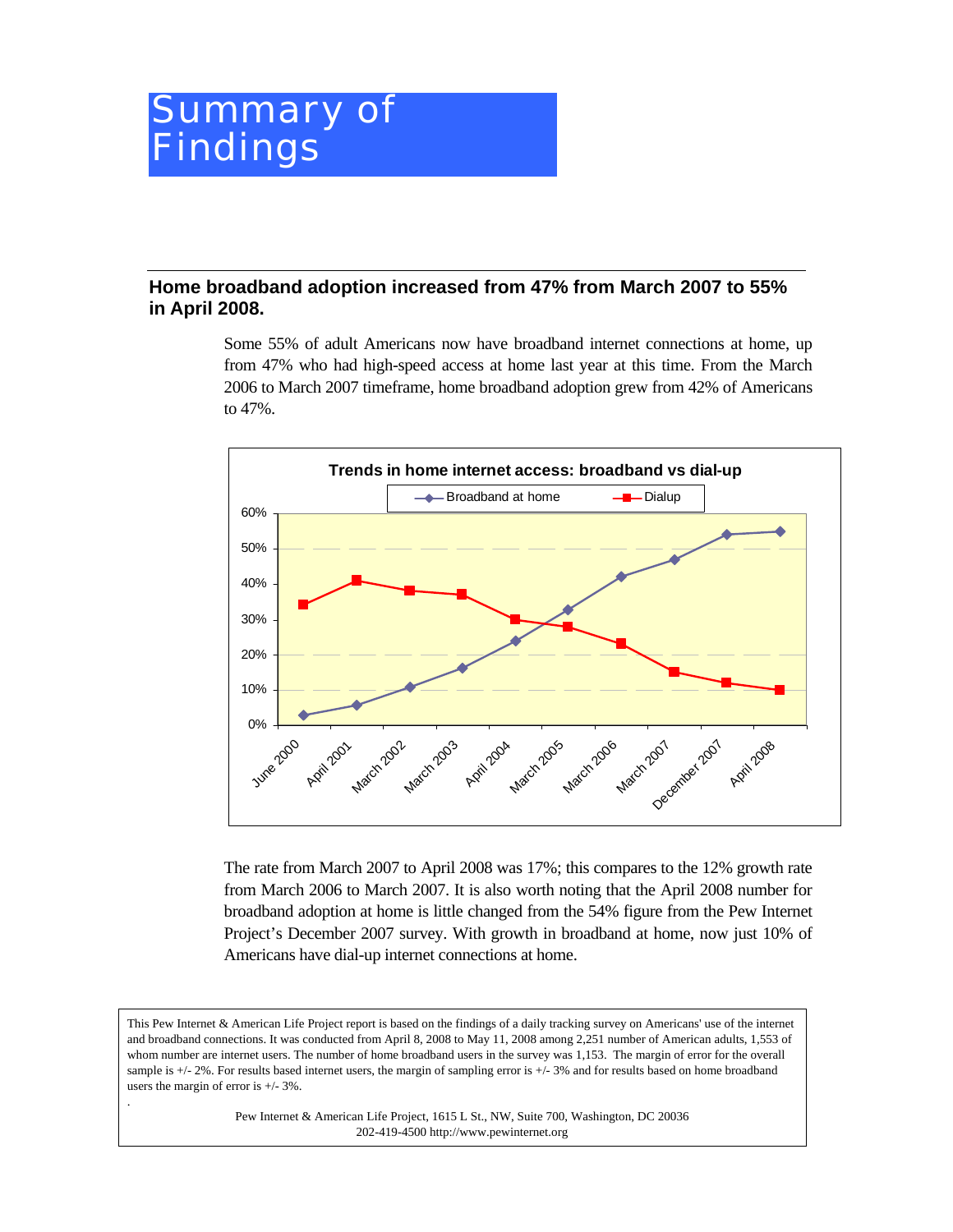#### **Growth in broadband adoption was flat among the poor and African Americans.**

- 25% of low-income Americans those whose household incomes are \$20,000 annually or less – reported having broadband at home in April 2008. This compares to the 28% figure reported in March 2007 among those living in households whose annual incomes are \$20,000 or less.
- **African Americans showed slow growth as well, with 43% saying they had** broadband at home in April 2008 versus 40% who said this in March 2007.

#### **Broadband growth was strong among older and lower-middle income Americans, as well as rural Americans.**

- Among older Americans those age 50 and over the growth rate in home broadband adoption from 2007 to 2008 was 26%. Half of Americans between the ages of 50 and 64 have broadband at home. Some 19% of those 65 and older had home broadband access as of April 2008.
- Americans with household incomes between \$20,000 and \$40,000 annually saw broadband penetration grow by 24% from 2007 to 2008. Some 45% of those in that income range reported having broadband at home in April 2008.
- **38%** of those living in rural American now have broadband at home, compared with 31% who said this in 2007, or a growth rate of 23% from 2007 to 2008. By comparison, 57% of urban residents have high-speed connections at home now and 60% of suburban residents have such connections.

#### **Nearly one-third of home broadband users have a premium broadband service that gives them a faster connection to the internet.**

- When asked whether they subscribe to a premium service that gives them a faster broadband connection or have basic service, here is what home broadband users say:
	- o 54% of home high-speed users have basic broadband service.
	- o 29% of say they have a premium service that offers faster speed.
	- o 16% responded that they do not know.

#### **Monthly broadband bills are 4% lower in May 2008 than at the end of 2005, but monthly dial-up bills have risen.**

- **Broadband users reported an average monthly bill of \$34.50 in April 2008, down** from \$36 in December 2005.
- The 4% decline is half the decline reported over the February 2004 to December 2005 time interval.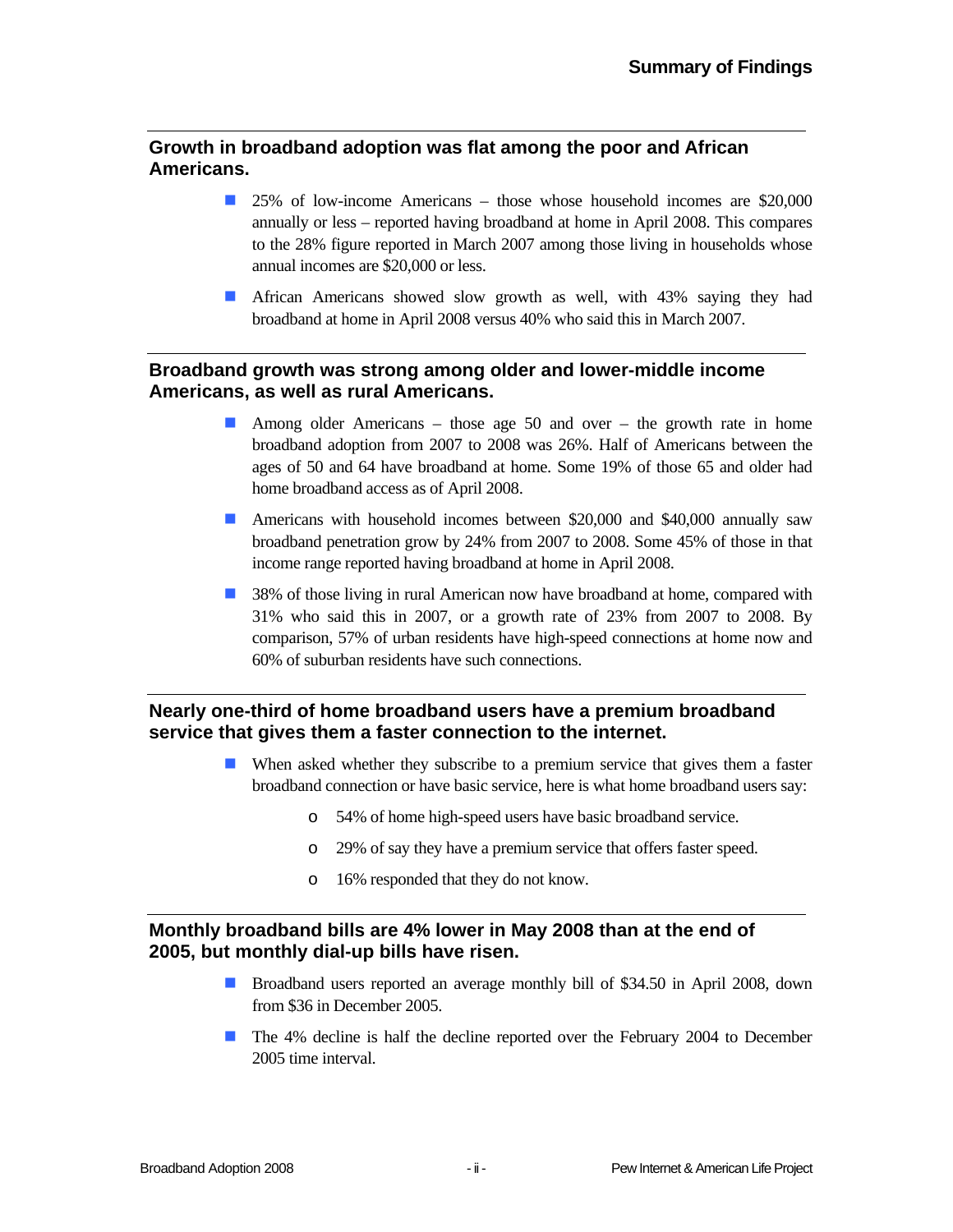- Dial-up users reported monthly bills of \$19.70, up 9% from the \$18 figure from December 2005.
- The reported average cost of digital subscriber line (DSL) service (\$31.50) continues to be less than cable modem service (\$37.50). However, the \$6 difference in April 2008 is smaller than the \$9 difference in December 2005.

#### **Non-broadband users cite a number of reasons for not using the service – including availability, price, and lack of interest.**

62% of dial-up users say they are not interested in giving up their current connection for broadband.

When asked specifically what it would take them to get them to switch to broadband:

- 35% of dial-up users say that the price of broadband service would have to fall.
- **19%** of dial-up users said nothing would convince them to get broadband.
- $\Box$  10% of dial-up users and 15% of dial-up users in rural America say that broadband service would have to become available where they.

Attitudes about the relevance of information technology also shape the broadband decision for dial-up users, separate and apart from issues such as the price of service. Dial-up users are about half as likely as broadband users to say that information technology helps their personal productivity.

 When asked if they think electronic devices make them more productive, 35% of broadband users strongly agreed that it did compared with 19% of dial-up users.

#### **Non-internet users represent a large pool of potential broadband users, but many are just not interested in getting online.**

Roughly one-quarter (27%) of adult Americans are not internet users, and they tend to be older (the median age is 61) and have lower-incomes than online users (non-internet users are more than twice as likely as users to live in low-income households). Some 18% of non-internet users have used the internet in the past, but just 10% of non-internet users say they would be interested in joining the ranks of online users.

When asked why they don't use the internet:

- 33% of non-users say they are not interested.
- 12% say they don't have access.
- 9% say it is too difficult or frustrating.
- $\blacksquare$  7% say it is too expensive.
- 7% say it is a waste of time.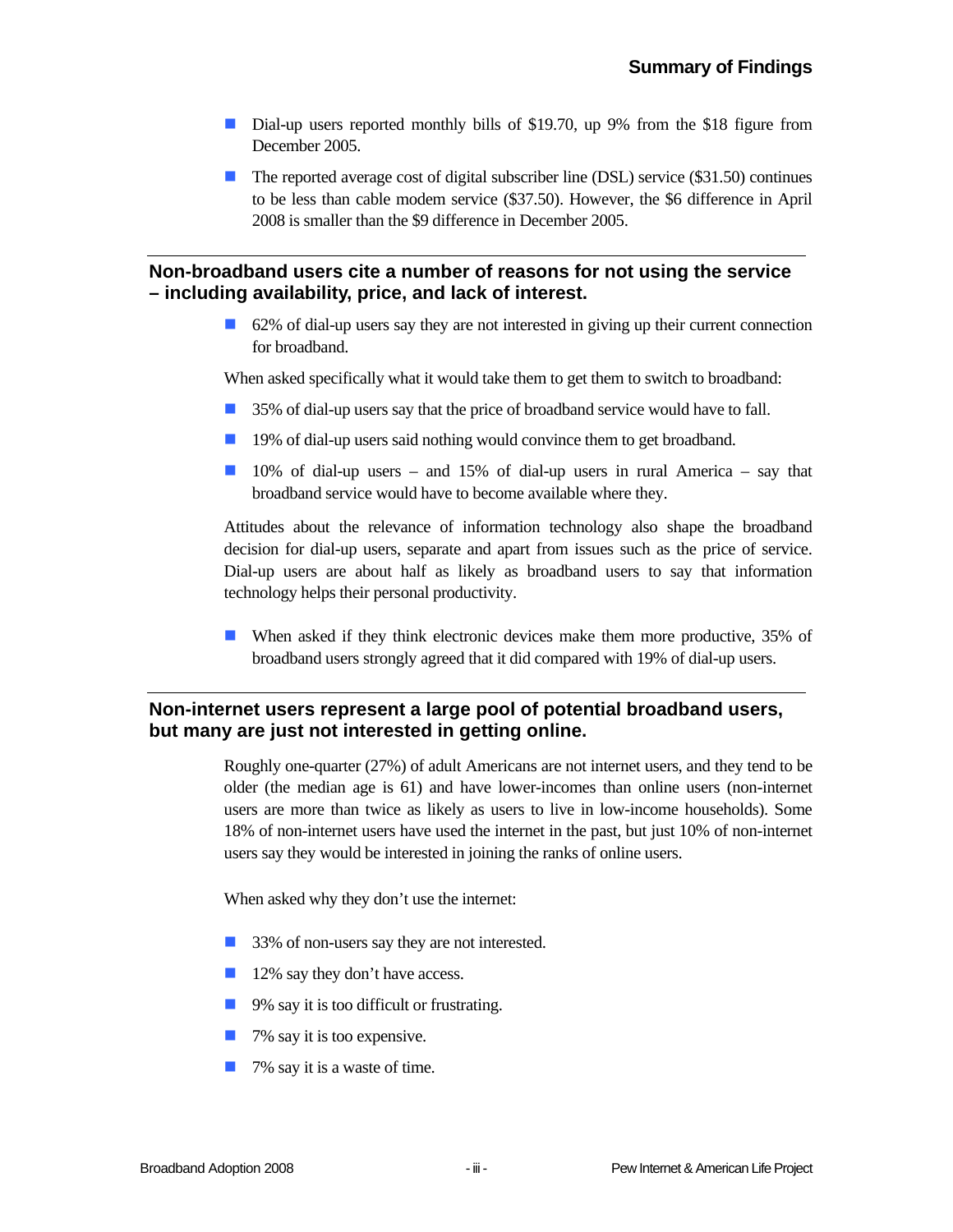#### **One-third (34%) of all internet users have connected to the internet using a WiFi connection at someplace other than home or work.**

Some 34% of internet users have gone online via a wireless connection away from their home or office. This group of "on the go" WiFi users overwhelmingly have broadband at home; some 95% of those who have gone online this way have a high-speed internet connection at home.

Among internet users who have gone online "on the go" from some place other than home or work:

- 58% say they use WiFi at public places such as airports, coffee shops, or restaurants.
- 64% say they generally use free WiFi connections when they connect on the go,
- 32% say their on the go Wifi access is a mix of paid and free access.
- 4% mostly use paid services.

#### **As broadband access becomes differentiated – by either premium service or WiFi access on the go – so does user behavior.**

The 34% of online users who have taken advantage of "on the go" access and the 29% broadband subscribers who subscribe to faster premium services are more active online than typical broadband users. When looking across a range of 14 different online activities:

- **Premium broadband users do an average 19% more online tasks on the typical day** than the average broadband user.
- **Delach 1** "On the go" internet users do an average of 26% more online tasks on a typical day than the average broadband user.

It is not too surprising that additional on-ramps to the internet are associated with heavier use. Nonetheless, particularly with respect to "on the go," the results show that a WiFienabled laptop has added "always connected" wireless access to the "always on" broadband connection.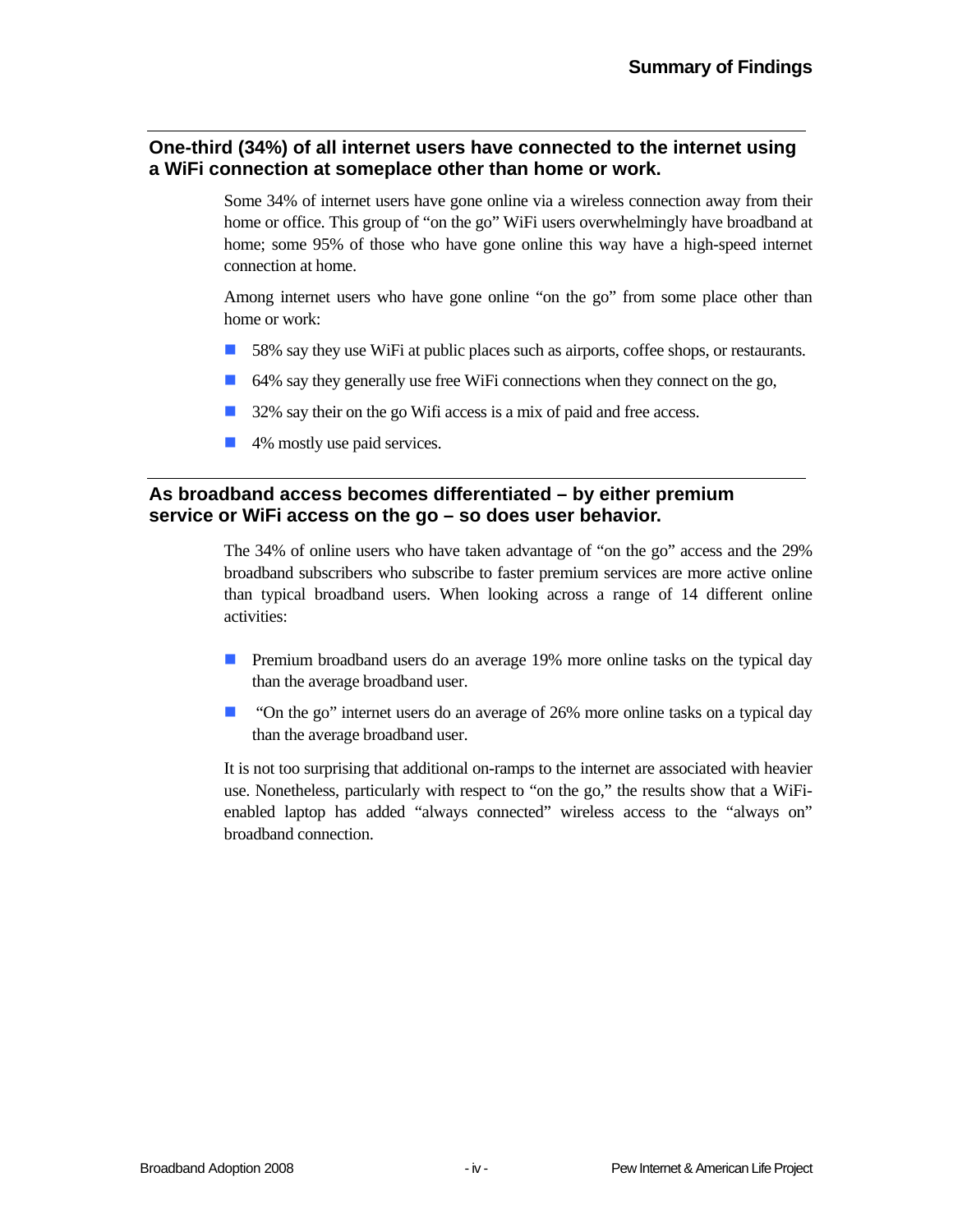#### **Home Broadband Adoption 2008: Summary of Findings at a Glance**

Home broadband adoption grew by 17% from May 2007 to May 2008, slightly faster than the growth rate of the year before.

Growth in broadband adoption was flat among the poor and African Americans.

Broadband growth was strong among older and lower-middle income Americans, as well as rural Americans.

Nearly one-third of home broadband users have a premium broadband service that gives them a faster connection to the internet.

Monthly broadband bills are 4% lower in May 2008 than at the end of 2005, but monthly dial-up bills have risen.

Non-internet users represent a large pool of potential broadband users, but many are just not interested in getting online.

One-third (34%) of all internet users have connected to the internet using a WiFi connection at someplace other than home or work.

People get broadband for the speed, but a lot of dial-up users say they are not interested in upgrading to high-speed at home.

As broadband access becomes differentiated – by either premium service or WiFi access on the go – so does user behavior.

Source: John B. Horrigan. *Home Broadband Adoption 2008.* Washington, DC: Pew Internet & American Life Project, July, 2008.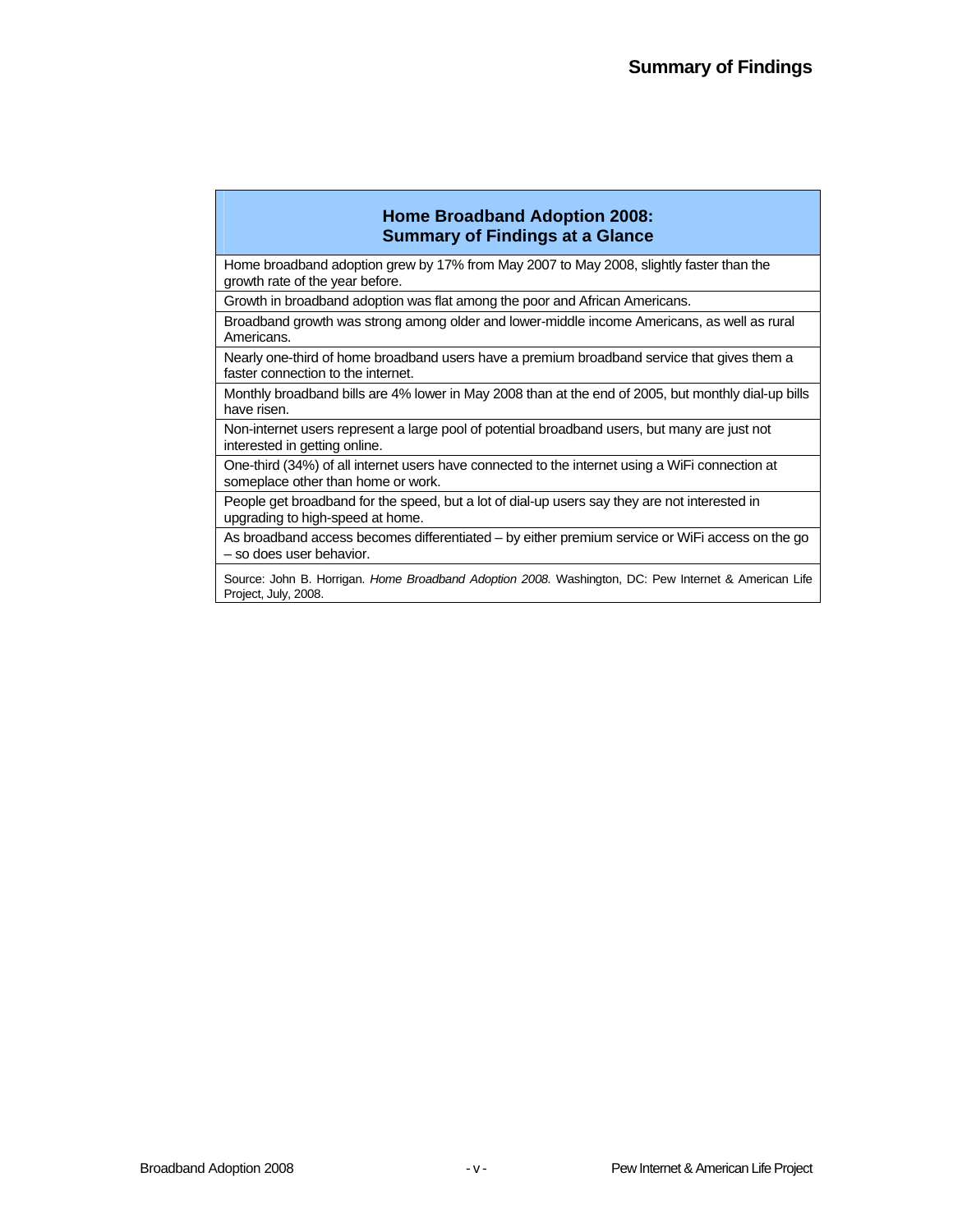

#### **Summary of Findings**

**Acknowledgements** 

**Part 1. Broadband Adoption in the United States** 

**Part 2. Analysis of Non-Broadband Users** 

**Part 3. The Online Behavior of Broadband Users** 

**Methodology**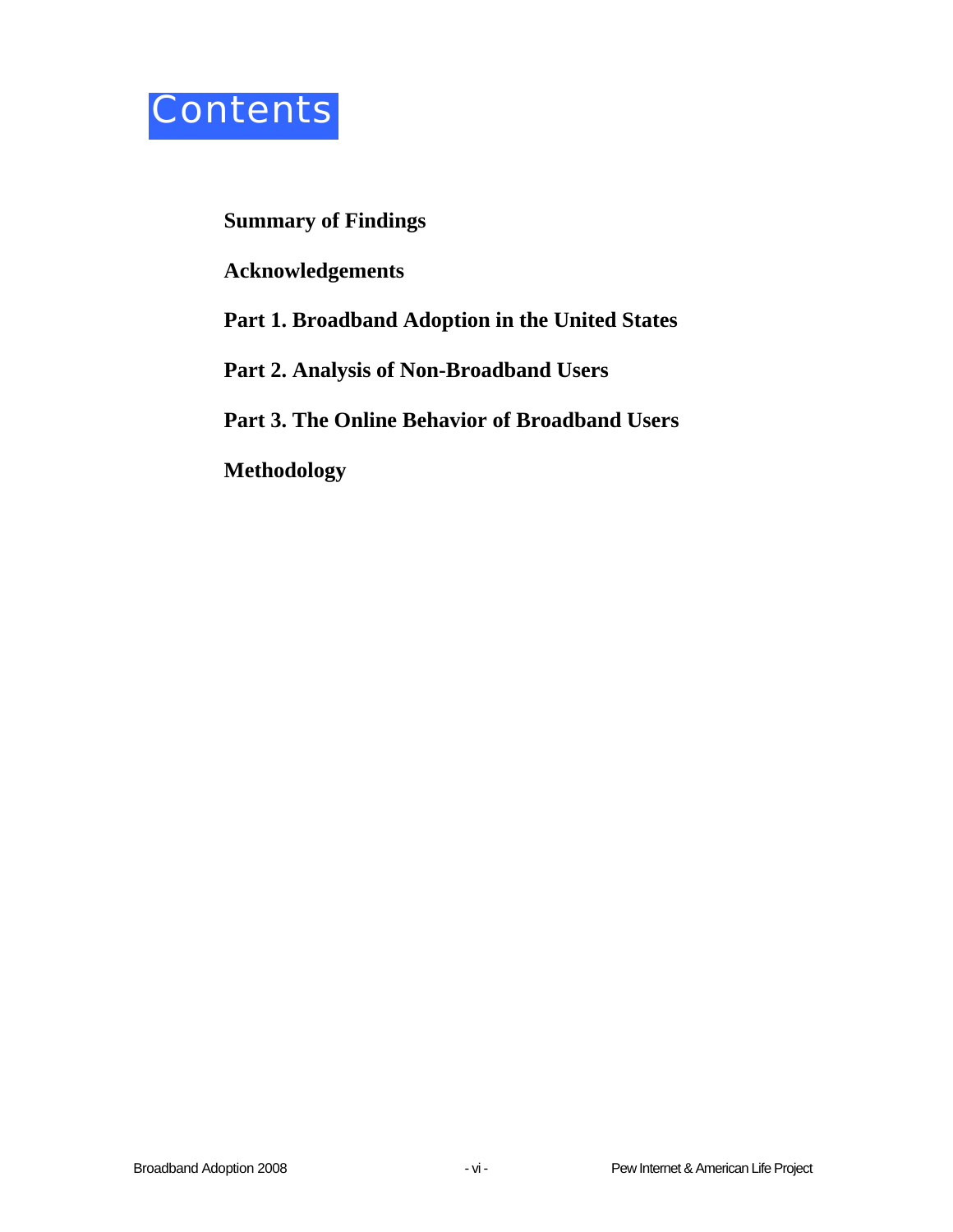About the Pew Internet & American Life Project: The Pew Internet Project is an initiative of the Pew Research Center, a nonprofit "fact tank" that provides information on the issues, attitudes and trends shaping America and the world. Pew Internet explores the impact of the internet on children, families, communities, the work place, schools, health care and civic/political life. The Project is nonpartisan and takes no position on policy issues. Support for the project is provided by The Pew Charitable Trusts. The Project's Web site: http://www.pewinternet.org

About Princeton Survey Research Associates: PSRA conducted the surveys that are covered in this report. It is an independent research company specializing in social and policy work. The firm designs, conducts, and analyzes surveys worldwide. Its expertise also includes qualitative research and content analysis. With offices in Princeton, New Jersey, and Washington, D.C., PSRA serves the needs of clients around the nation and the world. The firm can be reached at 911 Commons Way, Princeton, NJ 08540, by telephone at 609-924-9204, by fax at 609-924-7499, or by email at ResearchNJ@PSRA.com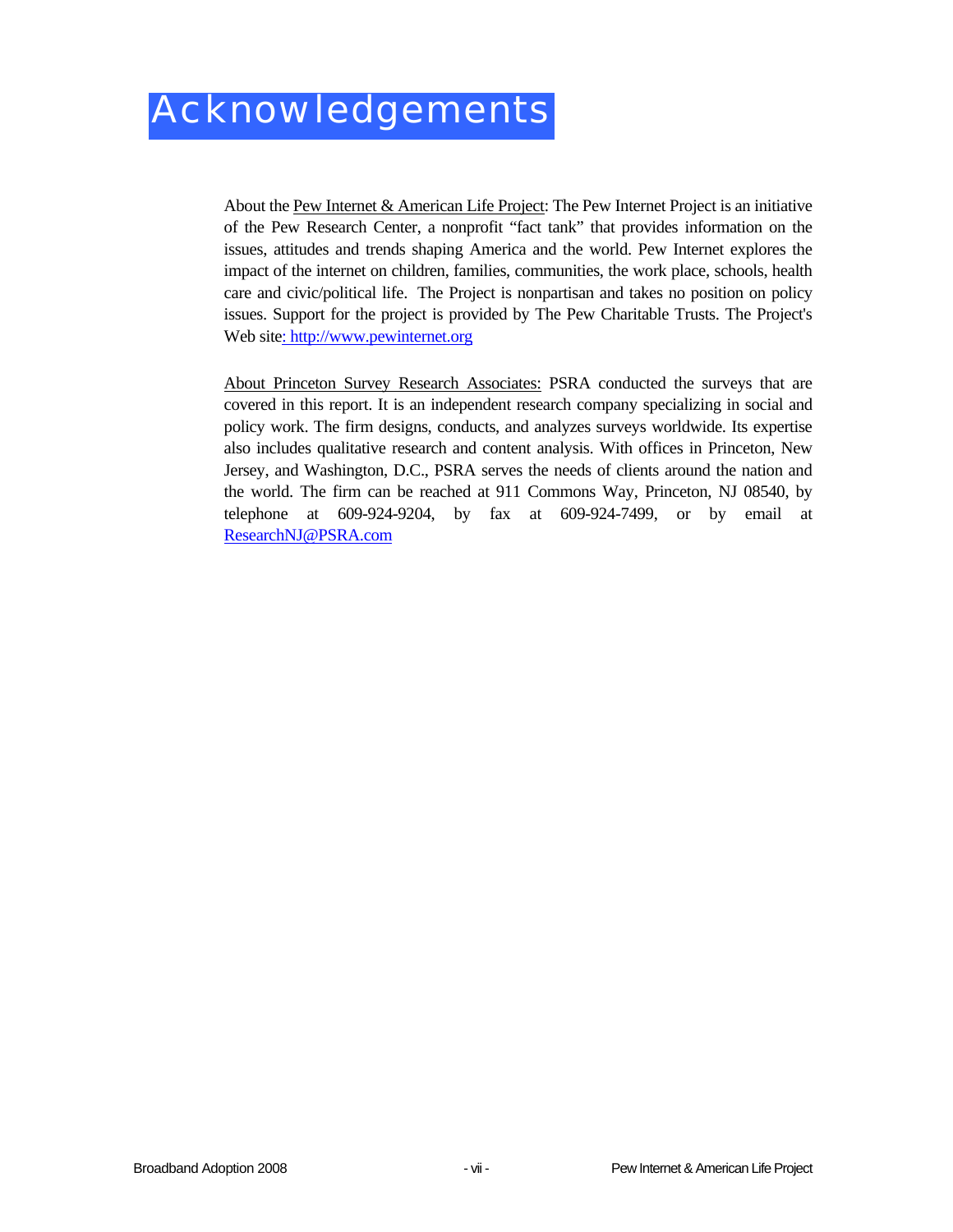

### **Broadband Adoption in the United States**

Broadband adoption in the United States continues to exhibit steady growth, with 17% more American adults having broadband at home in April 2008 than was the case roughly a year earlier. Fully 55% of Americans reported having a high-speed internet connection at home in our April survey, up from 47% in March 2007. The share of Americans with broadband at home in our April 2008 survey is little changed from the 54% of Americans who said they had broadband at home in our December 2007 survey.



The chart below shows growth rates in broadband adoption in recent years.

This highpoint in our surveys for home broadband adoption also marks a low in the use of dial-up as a way to access the internet. Just 10% of American adults say they use dialup internet connections at home to go online.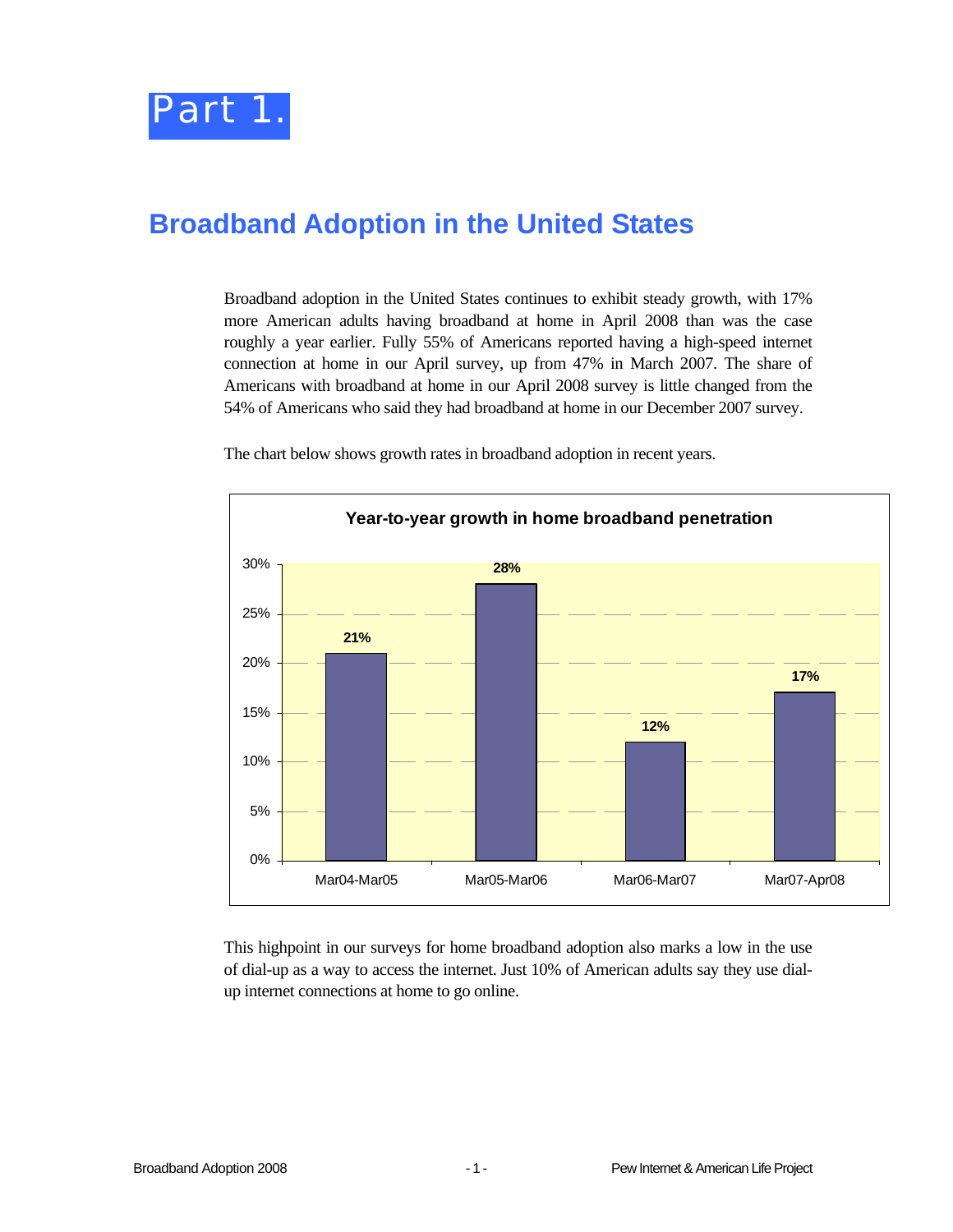

Although growth in broadband adoption from 2007 to 2008 was comparable to the 2006- 2007 timeframe, the sources of recent growth differ from prior years. Over the past year, growth in broadband adoption at home was strong among lower-middle income Americans, and those over the age of 50. However, several groups that had shown strong rates of broadband uptake in past years slowed in the 2007-2008 timeframe. Specifically:

- **Low-income Americans** defined as those who say their annual household incomes are \$20,000 or below. This group showed a change in adoption from 28% in 2007 to 25% in 2008. This recorded decline in broadband adoption is within the margin of error for the surveys, suggesting that adoption was basically flat in this group. Some 14% of the sample reported having an annual household income at \$20,000 or less.
- **African Americans:** The share of African-Americans with broadband at home increased from 40% to 43% from 2007 to 2008. This change is also within the margin of error for the surveys, suggesting little or no growth in broadband adoption for African Americans from 2007 to 2008.
- **Urban dwellers:** Although 57% of those in urban areas have broadband at home, this represented a growth of 10% from the 2007 level.
- **Upper**-**income Americans**: Among those living in households with annual incomes in excess of \$100,000, broadband adoption grew from 82% to 85% from 2007 to 2008. This is a modest 4% growth rate at penetration levels nearing saturation.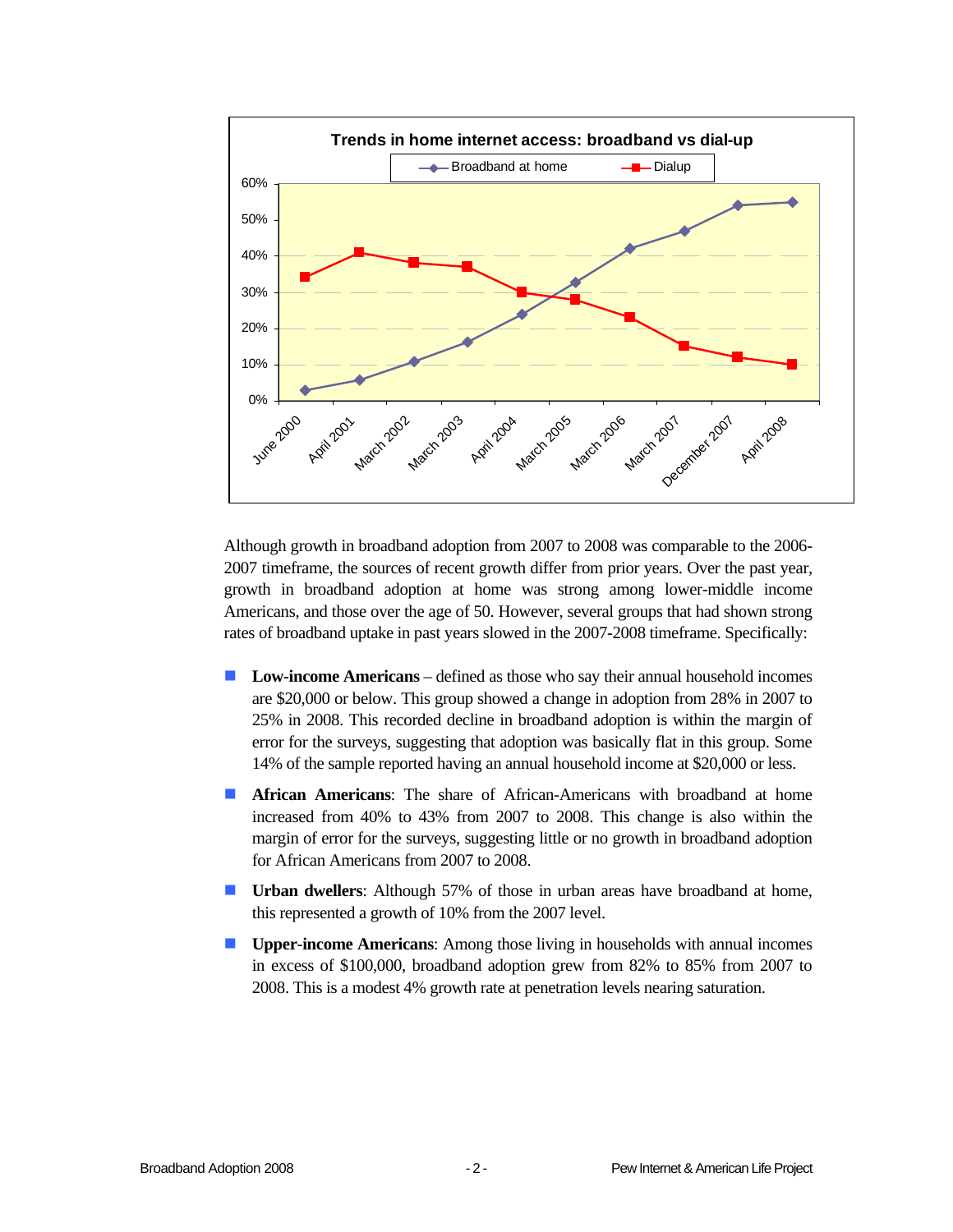|                                                                                                                                                     | % with               | % with               | % with               | % with               |
|-----------------------------------------------------------------------------------------------------------------------------------------------------|----------------------|----------------------|----------------------|----------------------|
|                                                                                                                                                     | broadband<br>at home | broadband<br>at home | broadband<br>at home | broadband<br>at home |
|                                                                                                                                                     | (2005)               | (2006)               | (2007)               | (2008)               |
| <b>Yearly adoption</b>                                                                                                                              |                      |                      |                      |                      |
| All adults                                                                                                                                          | 33%                  | 42%                  | 47%                  | 55%                  |
| <b>Gender</b>                                                                                                                                       |                      |                      |                      |                      |
| Male                                                                                                                                                | 31                   | 45                   | 50                   | 58                   |
| Female                                                                                                                                              | 27                   | 38                   | 44                   | 53                   |
| Age                                                                                                                                                 |                      |                      |                      |                      |
| 18-29                                                                                                                                               | 38                   | 55                   | 63                   | 70                   |
| 30-49                                                                                                                                               | 36                   | 50                   | 59                   | 69                   |
| 50-64                                                                                                                                               | 27                   | 38                   | 40                   | 50                   |
| $65+$                                                                                                                                               | 8                    | 13                   | 15                   | 19                   |
| <b>Race /ethnicity</b>                                                                                                                              |                      |                      |                      |                      |
| White (not Hispanic)                                                                                                                                | 31                   | 42                   | 48                   | 57                   |
| <b>Black (not Hispanic)</b>                                                                                                                         | 14                   | 31                   | 40                   | 43                   |
| Hispanic (English speaking)                                                                                                                         | 28                   | 41                   | 47                   | 56                   |
| <b>Educational attainment</b>                                                                                                                       |                      |                      |                      |                      |
| Less than high school                                                                                                                               | 10                   | 17                   | 21                   | 28                   |
| High school grad                                                                                                                                    | 20                   | 31                   | 34                   | 40                   |
| Some college                                                                                                                                        | 35                   | 47                   | 58                   | 66                   |
| College +                                                                                                                                           | 47                   | 62                   | 70                   | 79                   |
| <b>Household income</b>                                                                                                                             |                      |                      |                      |                      |
| Under \$20K                                                                                                                                         | 13                   | 18                   | 28                   | 25                   |
| \$20K-\$30K                                                                                                                                         | 19                   | 27                   | 34                   | 42                   |
| \$30K-\$40K                                                                                                                                         | 26                   | 40                   | 40                   | 49                   |
| \$40K-\$50K                                                                                                                                         | 28                   | 47                   | 52                   | 60                   |
| \$50K-\$75K                                                                                                                                         | 35                   | 48                   | 58                   | 67                   |
| \$75K-\$100K                                                                                                                                        | 51                   | 67                   | 70                   | 82                   |
| Over \$100K                                                                                                                                         | 62                   | 68                   | 82                   | 85                   |
| <b>Community type</b>                                                                                                                               |                      |                      |                      |                      |
| Urban                                                                                                                                               | 31                   | 44                   | 52                   | 57                   |
| Suburban                                                                                                                                            | 33                   | 46                   | 49                   | 60                   |
| Rural                                                                                                                                               | 18                   | 25                   | 31                   | 38                   |
| Sources: 2005 data come from the Pew Internet Project's combined January-March tracking survey of 4,402<br>adults; 1,265 were home broadband users. |                      |                      |                      |                      |
| 2006 data come from the Pew Internet Project's February 15 through April 6 survey of 4,001 adults; 1,562<br>were home broadband users.              |                      |                      |                      |                      |

These slow or flat growth rates were compensated by faster growth in broadband adoption in two sizable (and not mutually exclusive) groups of Americans: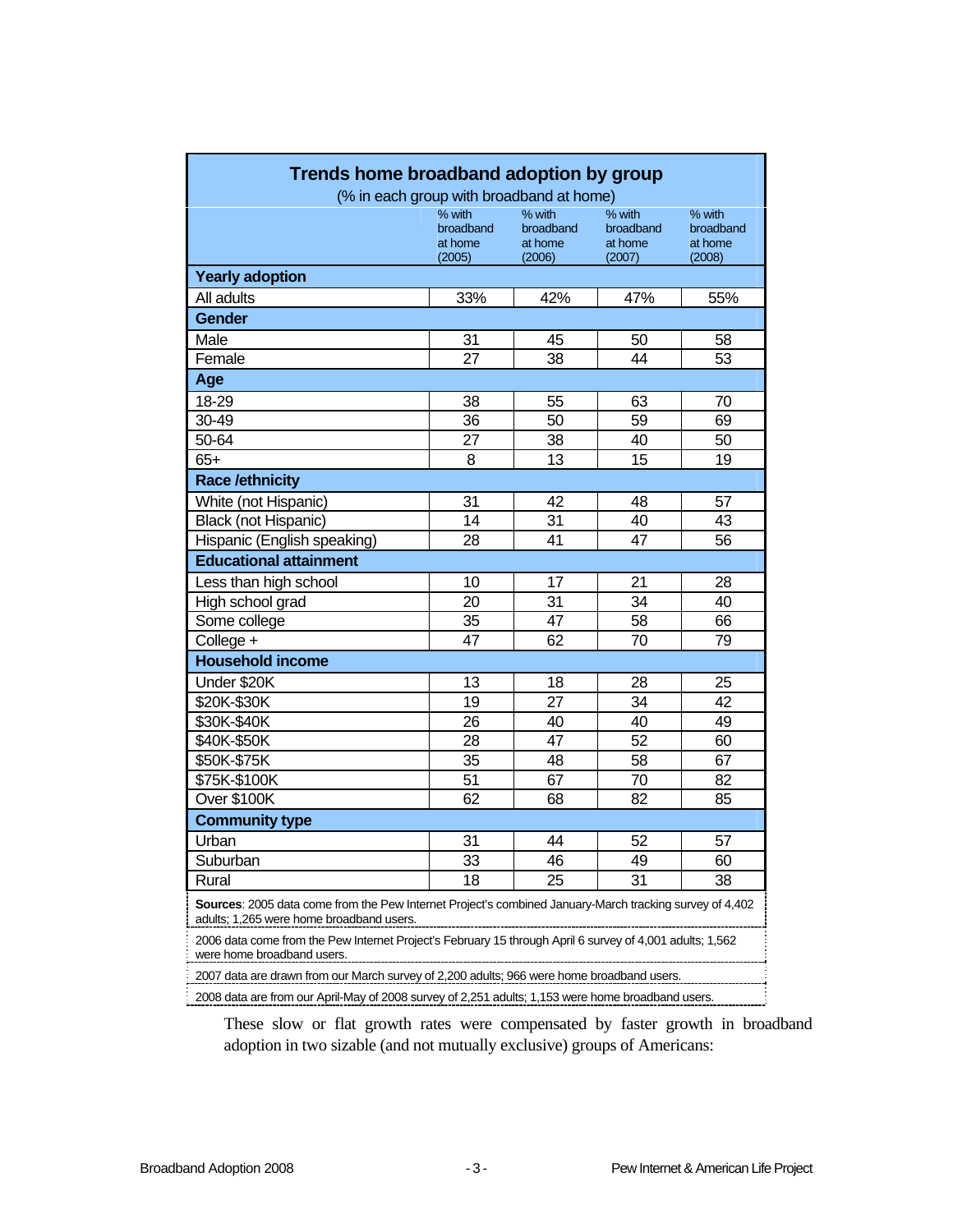- **Older Americans:** Respondents age 50 and over, which make up 43% of the entire sample, reported a 26% growth in broadband adoption from 2007 to 2008. Half (50%) of those in the 50 through 64 age bracket had broadband at home by April 2008 and 19% of senior citizens (those 65 and older) did.
- **Suburban and Rural Americans:** These two regions two-thirds of the adult population – registered a 22% increase in broadband adoption from 2007 to 2008. Fully 60% of suburbanites and 38% of rural residents reported having broadband at home in our 2008 survey.

It is also worth noting that some 28% of respondents who have not completed high school said they have broadband at home in 2008, a 33% increase relative to 2007. This growth rate applies to a group that made up 13% of the sample.

| Year-to-year changes, 2007-2008                       |                                             |                                 |  |  |  |  |
|-------------------------------------------------------|---------------------------------------------|---------------------------------|--|--|--|--|
|                                                       | percentage<br>point<br>change,<br>2007-2008 | percent<br>change,<br>2007-2008 |  |  |  |  |
| <b>Gender</b>                                         |                                             |                                 |  |  |  |  |
| Male                                                  | +8                                          | 16%                             |  |  |  |  |
| Female                                                | +9                                          | 20%                             |  |  |  |  |
| Age                                                   |                                             |                                 |  |  |  |  |
| 18-29                                                 | $+7$                                        | 11%                             |  |  |  |  |
| 30-49                                                 | $+10$                                       | 17%                             |  |  |  |  |
| 50-64                                                 | $+10$                                       | 25%                             |  |  |  |  |
| $65+$                                                 | +4                                          | 27%                             |  |  |  |  |
| <b>Race/ethnicity</b>                                 |                                             |                                 |  |  |  |  |
| White (not Hispanic)                                  | +9                                          | 19%                             |  |  |  |  |
| Black (not Hispanic)                                  | $+3$                                        | 8%                              |  |  |  |  |
| Hispanic (English speaking)                           | $+9$                                        | 19%                             |  |  |  |  |
| <b>Education</b>                                      |                                             |                                 |  |  |  |  |
| Less than high school                                 | $+7$                                        | 33%                             |  |  |  |  |
| High school grad                                      | +6                                          | 18%                             |  |  |  |  |
| Some college                                          | +8                                          | 14%                             |  |  |  |  |
| College +                                             | $+9$                                        | 13%                             |  |  |  |  |
| <b>Household income</b>                               |                                             |                                 |  |  |  |  |
| Under \$20K                                           | -3                                          | $-11%$                          |  |  |  |  |
| \$20K-\$30K                                           | $+8$                                        | 24                              |  |  |  |  |
| \$30K-\$40K                                           | +9                                          | 23                              |  |  |  |  |
| \$40K-\$50K                                           | $+8$                                        | 15                              |  |  |  |  |
| \$50K-\$75K                                           | $+9$                                        | 16                              |  |  |  |  |
| \$75K-\$100K                                          | $+12$                                       | 17                              |  |  |  |  |
| Over \$100K                                           | $+3$                                        | 4                               |  |  |  |  |
| <b>Region</b>                                         |                                             |                                 |  |  |  |  |
| Urban                                                 | $+5$                                        | 10%                             |  |  |  |  |
| Suburban                                              | $+11$                                       | 22%                             |  |  |  |  |
| Rural                                                 | $+7$                                        | 23%                             |  |  |  |  |
| Source: Pew Internet & American Life Project Surveys. |                                             |                                 |  |  |  |  |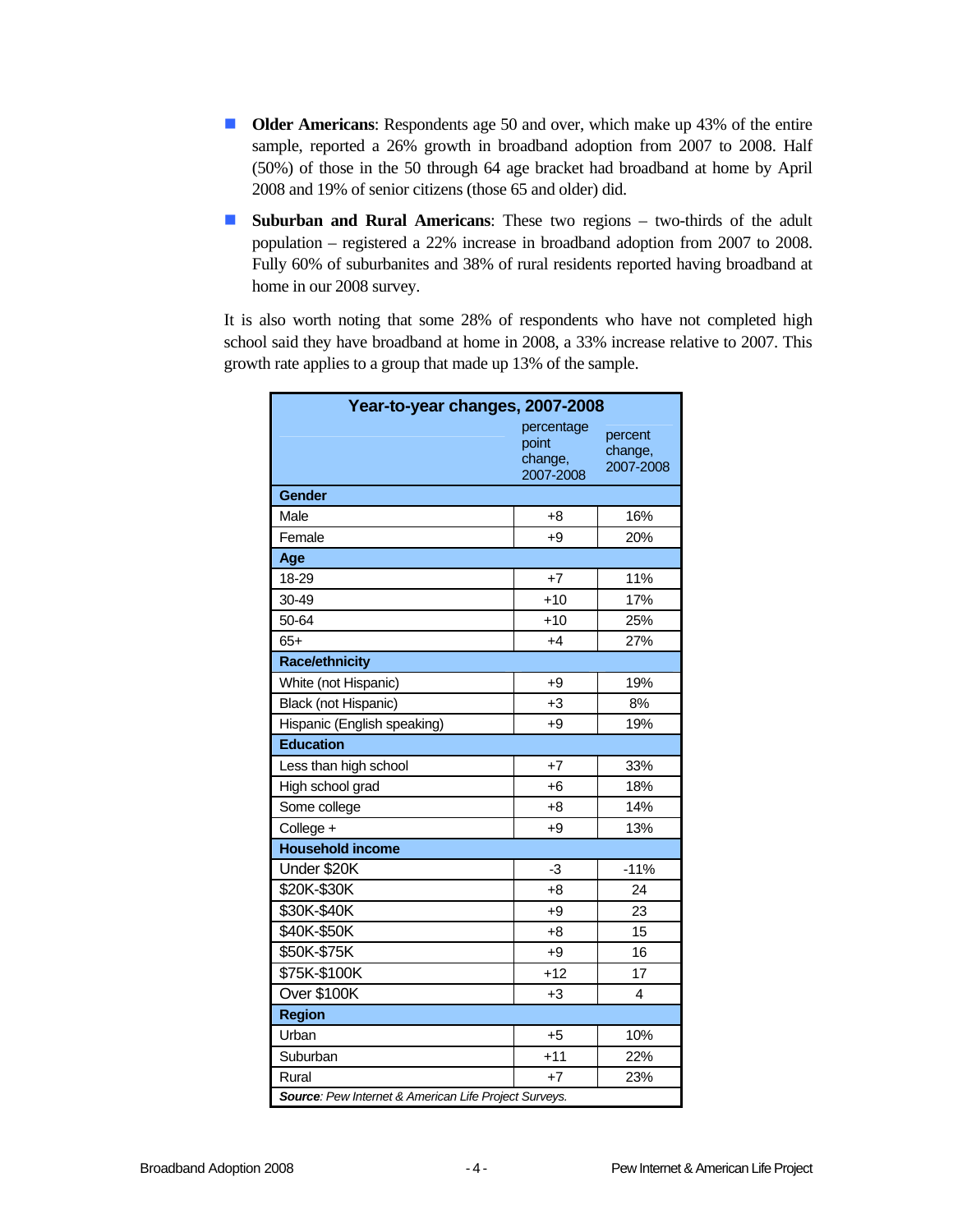The chart below displays the growth rates from 2007 to 2008 across the disaggregated income categories. The figures at either end of the income distribution show poor performance among low income Americans and little growth among upper income Americans; broadband adoption grew from 82% to 85% from 2007 to 2008 in households with annual incomes above \$100,000. Broadband adoption is approaching a saturation point for upper income Americans.



Many respondents do not tell us what their income is, but they do share whether they have high-speed connections at home. Among the roughly 20% of respondents who refuse to answer the income question, 34% had broadband connections at home in 2007; for respondents from our 2008 survey who did not provide information on income 41% had broadband at home. This is a growth rate of 21% from 2007 to 2008.<sup>1</sup>

#### **Fixed wireless has greater role in the home broadband market.**

When asking people about their online connection speed, the survey question reads: "Does the computer you use at home connect to the internet through a dial-up telephone line, or do you have some other type of connection, such as a DSL-enabled phone line, a cable TV modem, a wireless connection, or a T-1 or fiber optic connection?" This yields not only whether people have broadband connections at home, but also the type of connection they use.

 $\overline{a}$ 

<sup>1</sup> Although it is hard to precisely impute the income levels of those who refuse to answer our survey question on income, the relatively low level of broadband adoption in this group, suggests a sizeable share is in the lower income ranges.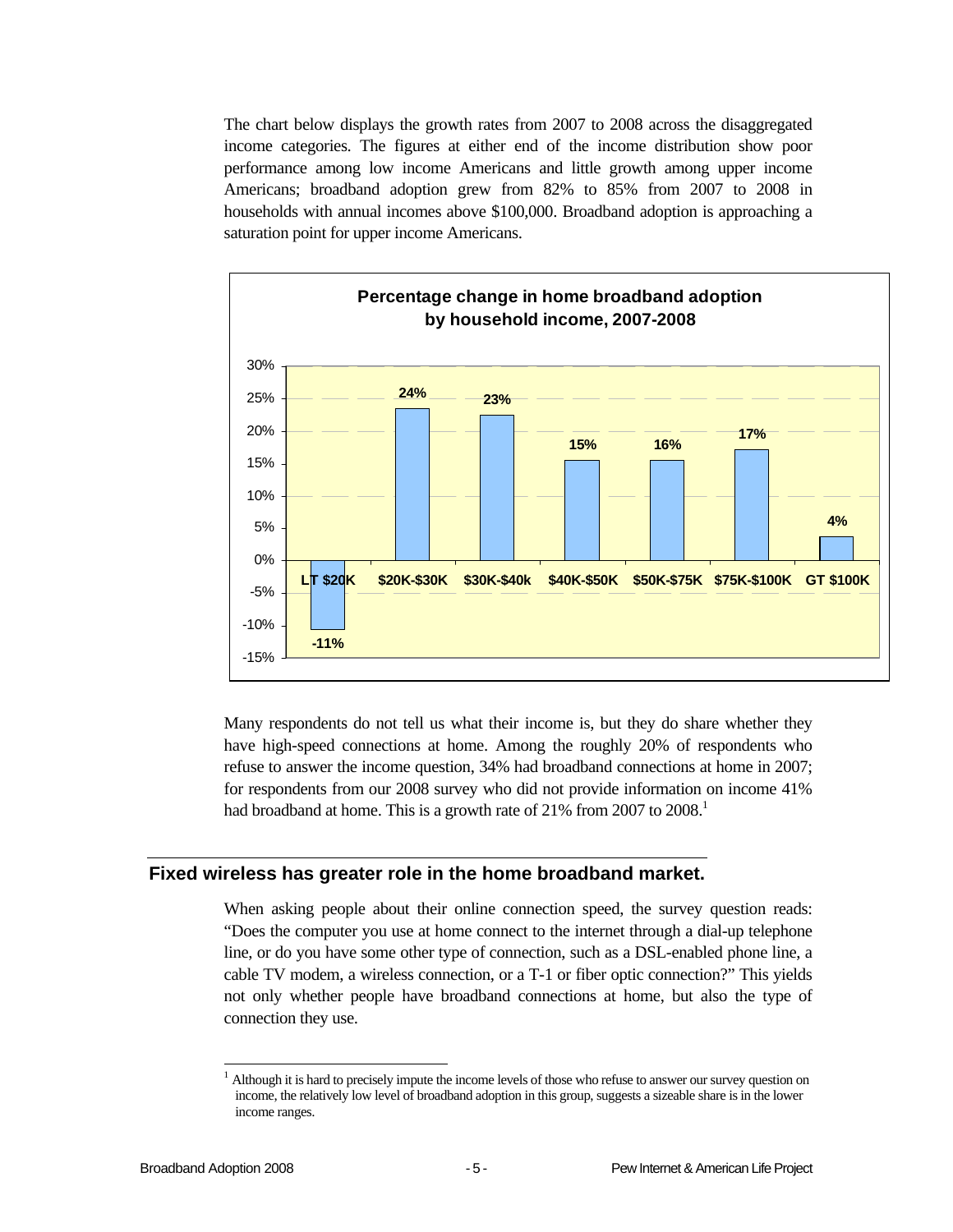

DSL providers maintain an edge in the home broadband market, with 46% of home broadband users saying they subscribe to DSL and 39% saying they have cable modem service. As a home high-speed connection, wireless has also increased its presence – from next to nothing in 2002 up to 12% of the home broadband market as of May 2008.

> A handful (2%) of home broadband users has fiber optic connections.

Our May 2008 survey marked the first time respondents were asked whether they have fiber optic connections to the internet in their homes. Providers such as Verizon, with its FiOS service, have been marketing such connections that promise much faster upload and download speeds than DSL or cable. In the April 2008 survey, 2% of home broadband users said they had a fiber optic connection to the internet.

#### **A few suburban broadband users are starting to get fiber at home, while some rural broadband users rely on satellite for broadband.**

When comparing the type of broadband connections users choose by the kinds of places people live, some rural users rely on satellite – perhaps because they lack wired infrastructure where they live. By contrast, 4% of suburban broadband users say they have fiber to the home – and this makes up the strong majority of all fiber connections at home reported by respondents in this survey.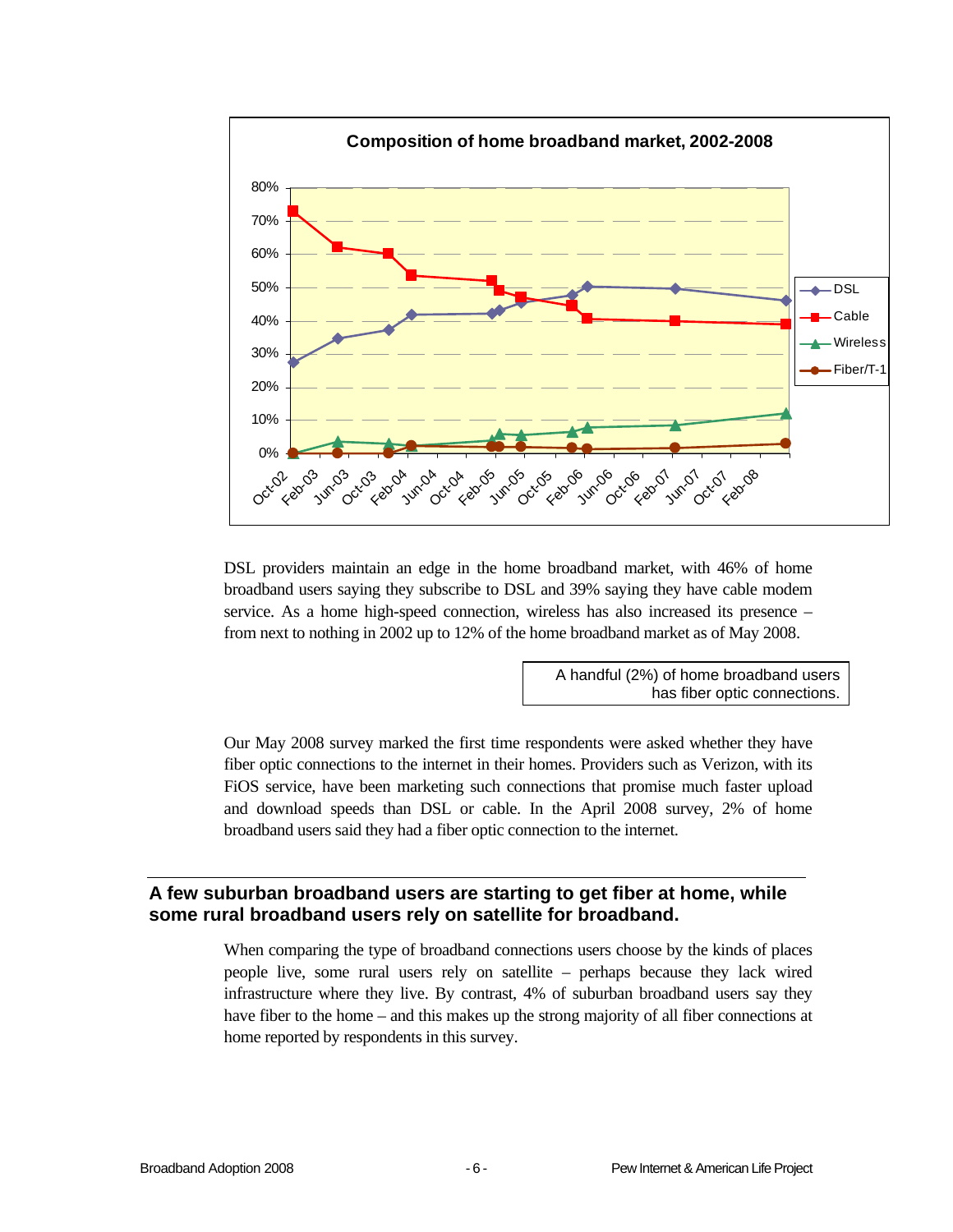| <b>Broadband connection and places people live</b><br>(% of those with broadband at home) |                                                       |       |                                   |       |  |
|-------------------------------------------------------------------------------------------|-------------------------------------------------------|-------|-----------------------------------|-------|--|
|                                                                                           | DSL                                                   | Cable | Fixed<br>wireless or<br>satellite | Fiber |  |
| Urban                                                                                     | 45%                                                   | 37%   | 10%                               | 1%    |  |
| <b>Suburban</b>                                                                           | 42                                                    | 37    | 10                                |       |  |
| Rural                                                                                     | 42                                                    | 32    | 16                                | *     |  |
|                                                                                           | Source: Pew Internet & American Life Project Surveys. |       |                                   |       |  |

Note that in the chart with aggregate trends in connection type, the lowest line combines T-1 and fiber optic connections reported by users. In the "fiber" column in the table above, figures show only the percentage in each category who specifically said they have a fiber optic connection at home.

#### **Broadband is 4% cheaper than in 2005.**

In the past, our surveys have asked what people pay per month for internet access; we last did this in December 2005. The April 2008 survey had different question wording to reflect that some people have internet service bundled with phone or cable service and, if so, most likely have a single bill for several services. Thus, the question wording in the April 2008 survey was:

"To the nearest dollar, about how much do you pay each month for internet access at home? If your internet access is combined with television or other services, I would like to know just the amount you pay for internet service."

Overall, home broadband users reported that their monthly payment for internet service was \$34.50 – 4% less than the figure of \$36 per month reported in December 2005.<sup>2</sup> This decline in monthly broadband bills is half the rate (8%) reported over the February 2004 to December 2005 timeframe.

As in 2005, there is a gap in what people pay for cable modem service compared to DSL, although it is narrower today than a few years ago. In December 2005, cable modem users reported monthly bills of \$41 for service, while DSL users said they paid \$32 per month for service. In May 2008, DSL users reported monthly internet access bills of \$31.5 and cable modem users said they paid \$37.5 for service, or an average difference of \$6.

l  $2$  The difference in average monthly broadband bills reported in the December 2005 and April 2008 surveys is statistically significant.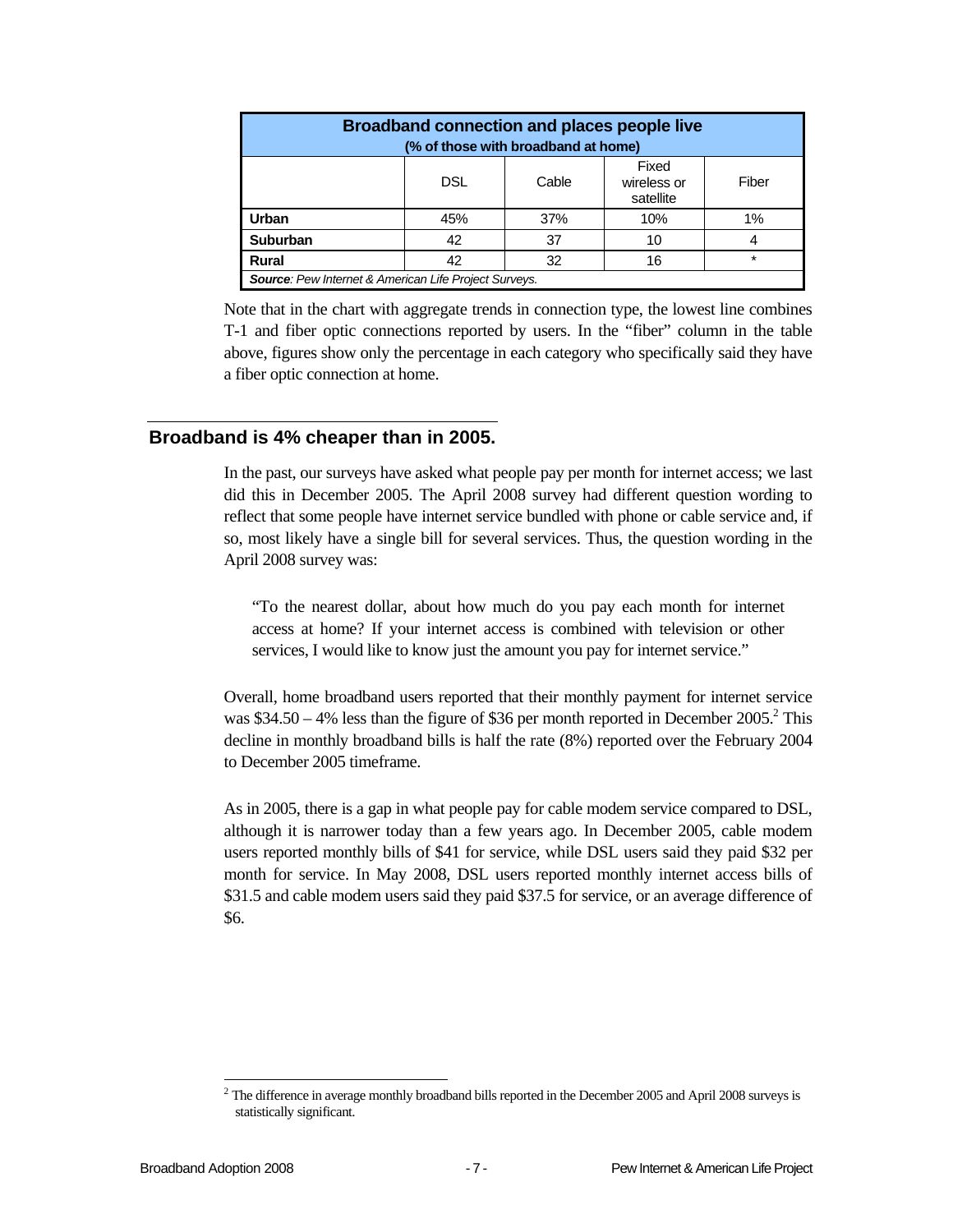

For dial-up users, the story was different. Their monthly access bill was \$19.70 – 9% higher than the figure of \$18 that dial-up users reported in December 2005.

#### **Some broadband users pay for premium services.**

One possible reason that users' monthly broadband bills did not fall as fast from 2005 to 2008 as was the case in the 2004-05 interval is the existence of pricier premium service. Most (54%) of broadband users say they subscribe to basic broadband service, but nearly one-third (29%) say they subscribe to a premium service at a higher price. The survey specifically asked users whether they subscribe to a basic broadband service or if they pay extra for a premium service that promises faster speed.<sup>3</sup>

Here is how monthly costs differ for premium versus non-premium services:

- Subscribers to a premium broadband service report a monthly bill of \$38 for their internet service.
- Subscribers to basic home broadband service report a monthly bill of \$33 for their internet service.

#### **People are likely to cite faster access speeds as the thing they like most about broadband, but few people actually know the speed of their connections.**

1

 $3$  Note that this survey did not ask whether respondents subscribe to a "triple play" of services, i.e., phone, internet, and premium TV from the same vendor.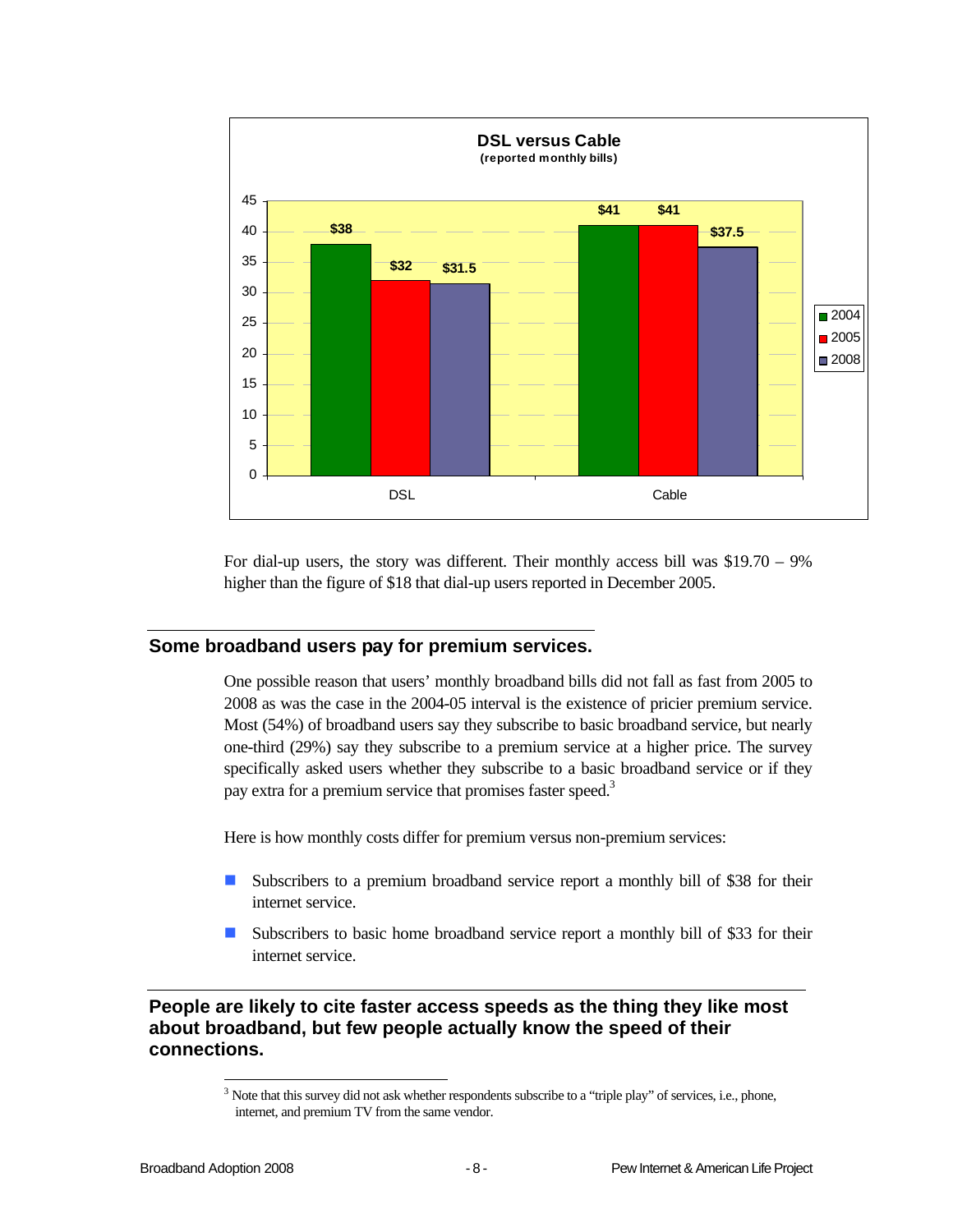Broadband users clearly like the faster access to content on the internet that their home high-speed connection affords them. When asked what they like *most* about having a broadband connection, 75% of home high-speed users cited faster access or greater speed. Other uses cited as the feature valued most included the "always on"' connection (cited by 6% of broadband users), convenience (5%), job-related tasks (4%), downloading files of all types (3%), and finding educational materials (2%).

This is not to say that broadband users don't value specific applications listed above (and others such as gaming and entertainment) that a high-speed connection enables. It is just that the broad notion of faster access speeds came to mind most often for respondents.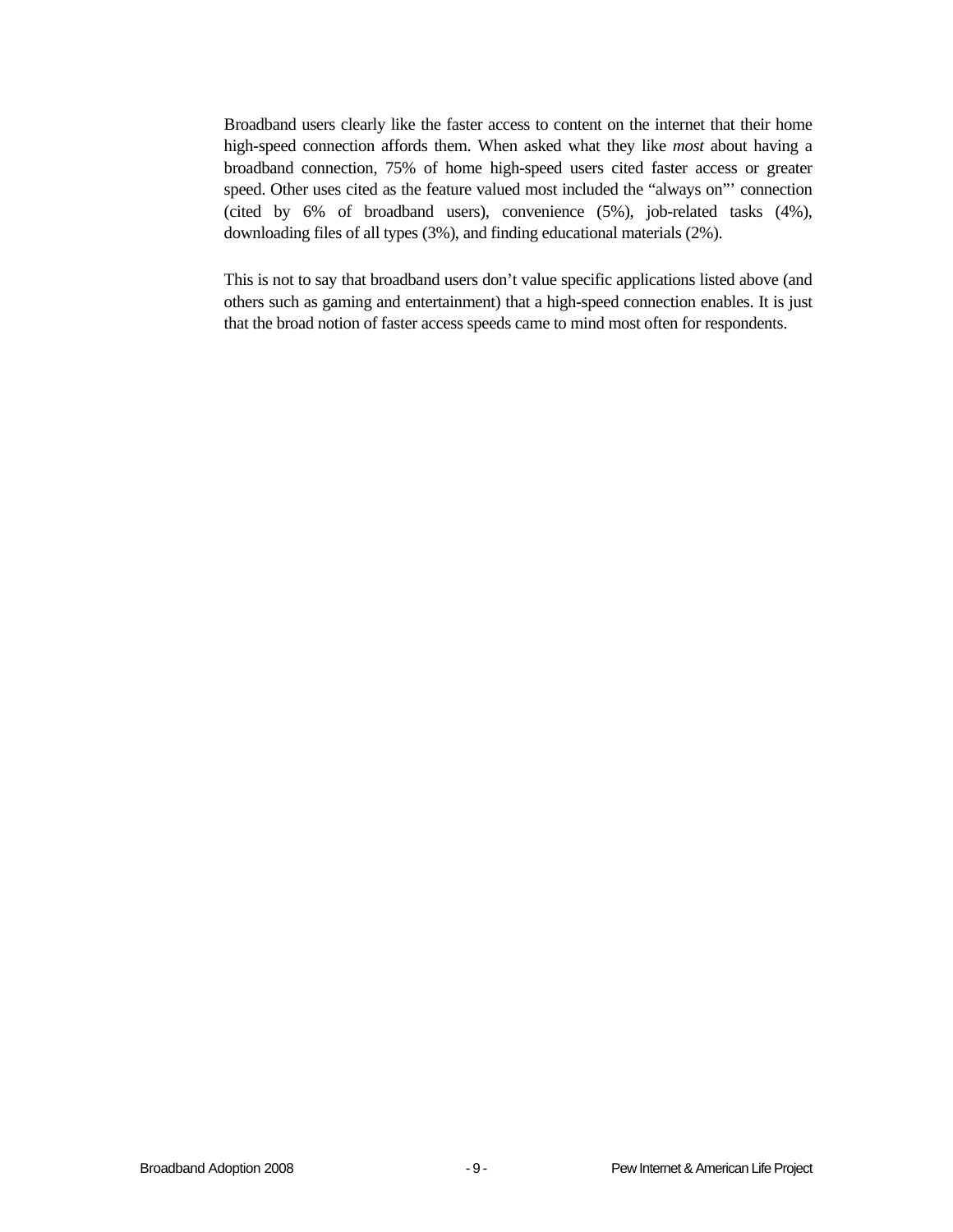

## **Analysis of Non-Broadband Users**

With more than half of Americans now with broadband and the number of dial-up users dwindling, it is worth asking those still going without broadband at home. The reasons why many Americans don't have broadband fall into several non-mutually exclusive categories:

- **They don't want broadband.**
- **They can't afford broadband.**
- **They can't get broadband where they live.**
- They aren't internet users.
- They don't see the upside to modern information technology.

#### **Some 62% of dial-up users say they aren't interested in switching to broadband.**

The April 2008 survey repeated a question posed several times in the past that asked dialup user if they would like to have a faster broadband connection – or whether that is something they are not interested in. Just more than one-third (36%) say they would be interested in a switch, with 62% saying they would not be interested in changing to broadband. This figure hasn't changed much since October 2002.

| Interest in switching to broadband<br>(% of dial-up users)         |              |                  |                  |          |  |
|--------------------------------------------------------------------|--------------|------------------|------------------|----------|--|
|                                                                    | October 2002 | February<br>2004 | December<br>2005 | May 2008 |  |
| Yes, interested in<br>broadband                                    | 38%          | 40%              | 39%              | 36%      |  |
| No, not interested                                                 | 57           | 58               | 60               | 62       |  |
| % of all Americans<br>38<br>25<br>30<br>10<br>with dial-up at home |              |                  |                  |          |  |
| <b>Source:</b> Pew Internet & American Life Project Surveys.       |              |                  |                  |          |  |

The roughly 60% of dial-up users consistently saying they are not interested in broadband, in the face of the shrinking pool of dial-up users, suggests that the preferences of dial-up users change over time. That is, assuming that many of those interested in getting broadband switched over to it from December 2005 to May 2008, some of those who said they were *not interested* in broadband in 2005 replenished the supply of "yes,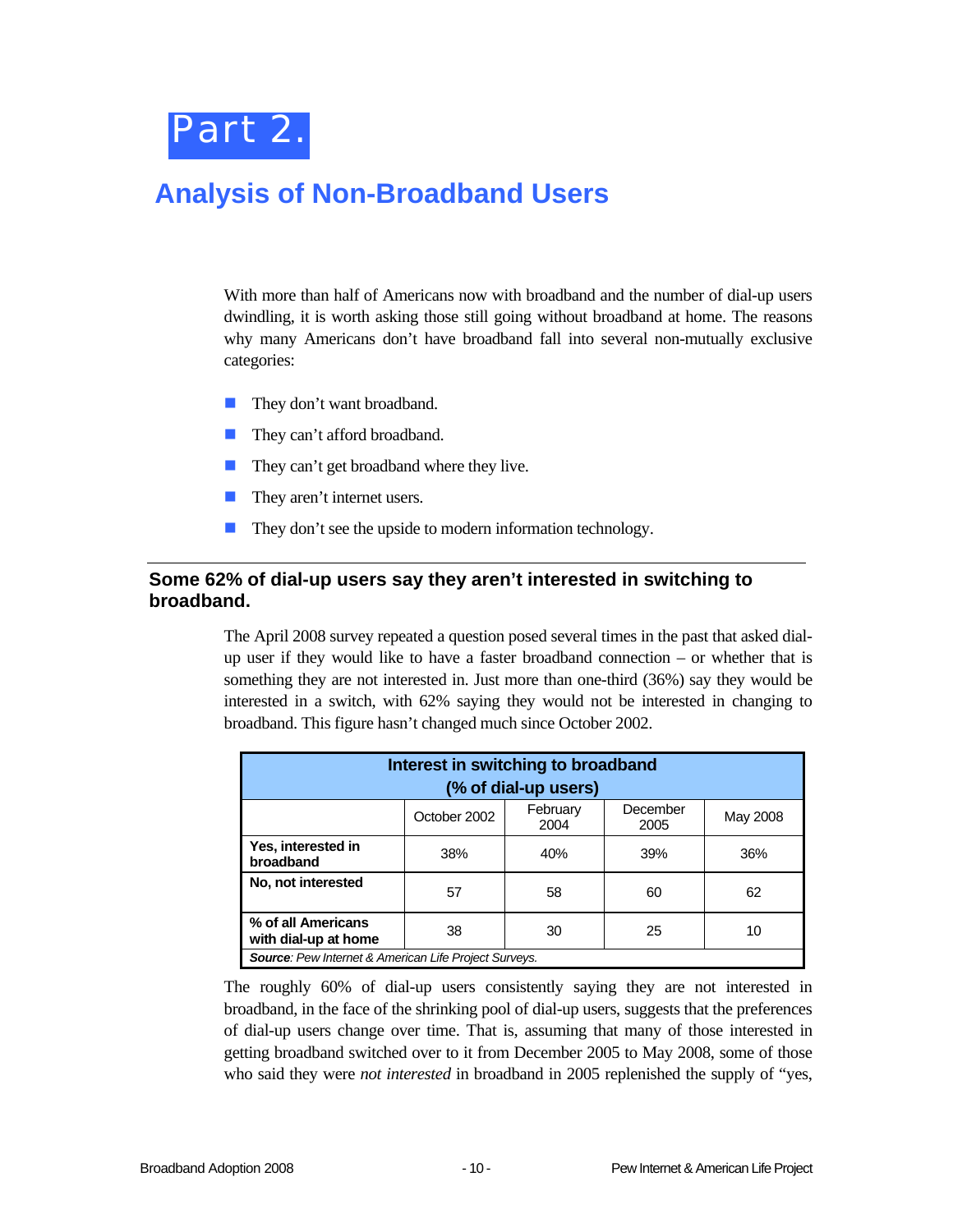interested in broadband" responses in order to maintain the 40-60 ratio of those interested in broadband versus the uninterested.

#### **Many dial-up users say that they can't afford broadband.**

When pressed as to what might lure them into the ranks of home high-speed users, a plurality of dial-up respondents cited price. One-third (35%) of dial-up users said that they would switch to broadband if the price became more affordable and, as noted above, there remains a sizable gap in what dial-up users pay monthly for online access and what broadband users pay.

> **Affordability matters**: 35% of dial-up users say they would switch to broadband if the price fell.

Dial-up users, as a group, are older and less well-off economically than their broadband counterparts: 29% of dial-up users live in households with annual incomes below \$30,000 compared to 14% of broadband users in that income range. Some 43% of dial-up users are age 50 or older versus 29% for broadband users.

Finally, it is worth noting that dial-up users are disproportionately female and inhabitants of rural areas. Some 61% of dial-up users are women and 30% live in rural areas (compared to 13% of all broadband users in rural America).

#### **Lack of broadband availability looms in the mind of some dial-up users.**

Some dial-up users cite lack of availability as a reason they don't switch to broadband. When asked what it would take to switch to broadband, one in ten (10%) dial-up users said they would make the change if it became available where they live or if their cable or phone company offered the service.

When both dial-up and non-internet users are asked generally whether "high-speed internet service is available in your neighborhood from a telephone company, cable company or any other company," one-quarter (24%) say "no" and 13% respond that they do not know if it is available.

Whether framed in general terms to all non-broadband users or more narrowly only to dial-up users about whether availability is a barrier to switching, users' respondents must be interpreted in the proper context. Users may report incorrectly about whether broadband is available where they live; in fact, broadband service is available everywhere a home can receive a satellite signal, although such service is typically more costly than and not as fast as DSL or cable service. Non-internet users in particular may be unreliable sources for information about the availability of a technology they do not use.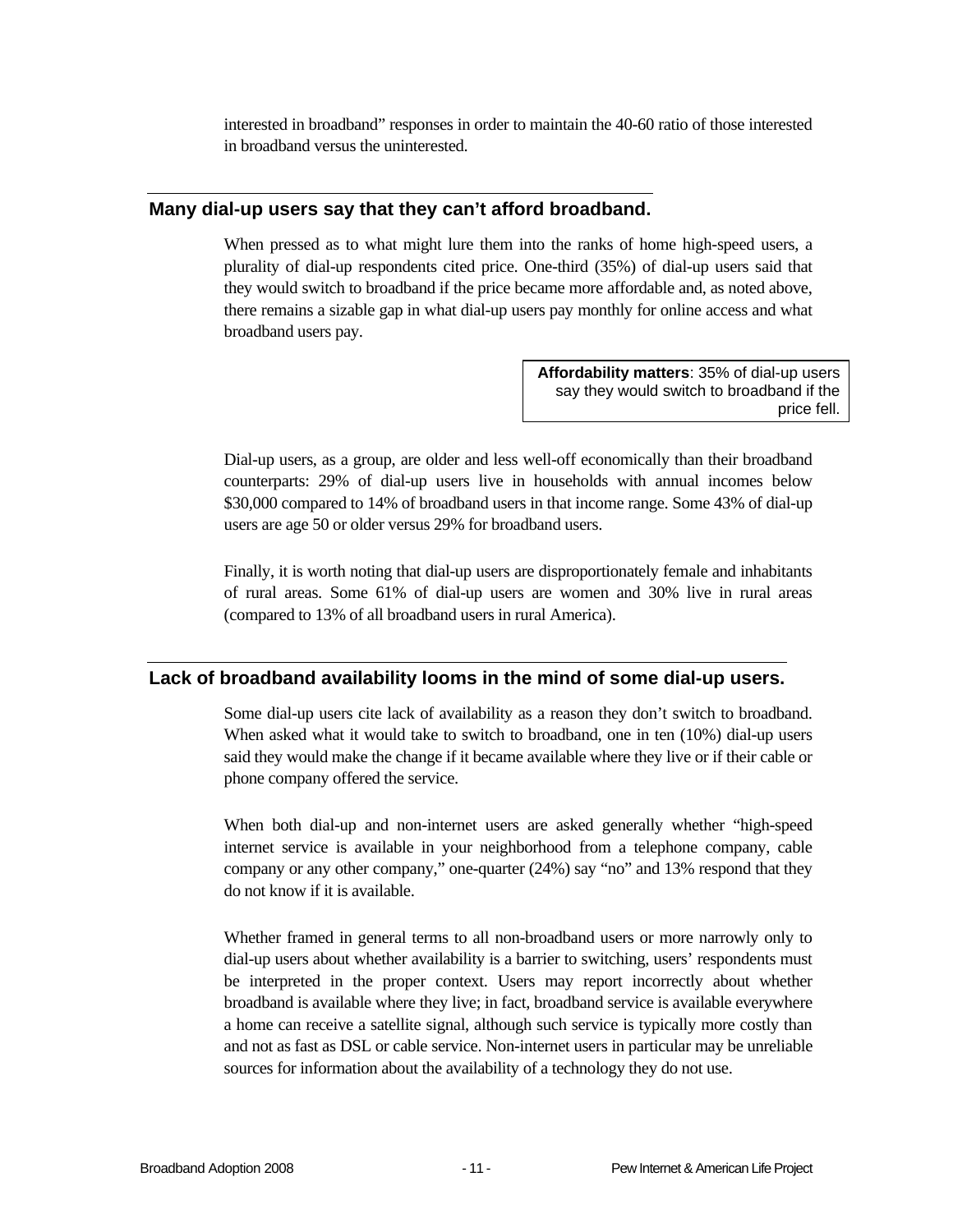Nonetheless, the fact that rural residents are more likely to report that broadband isn't available where they live indicates that infrastructure availability comes into play in broadband adoption. Some 28% of rural adult Americans without home high-speed say broadband isn't available where they live, in contrast to 22% of non-rural Americans without broadband who say this.

Moreover, 15% of dial-up users in rural areas say having the service available where they live would prompt a switch to broadband; this compares to the 10% figure for all respondents.

#### **Non-internet users – one-quarter of adults – represent the largest group of those without broadband.**

Our April 2008 survey recorded 73% of American adults as internet users, meaning 27% of adults in the United States do not use the internet. Age and income are two factors that stand out when looking at non-internet users.

- 43% of non-internet users are over the age of 65 or, put differently, 65% of senior citizens do not use the internet.
- 43% of non-internet users have household incomes under \$30,000 per year.

Although these demographic and socio-economic factors are powerful forces keeping some people off the net, many non-users are not completely disconnected from cyberspace.<sup>4</sup> Some 21% of non-users say that someone in their household uses the internet at home. And one-fifth of non-users at one time user the internet; 18% of nonusers said they had been in the past, and 10% of non-users said they would be interested in using the internet again.

> 33% of non-internet users say they are not interested in the internet.

Still, one-third (33%) of non-internet users say they are simply not interested in the internet, with another 12% saying they don't have access. Some 9% of non-users say the internet is too difficult or frustrating for them and just 7% say it is too expensive.

#### **Attitudes about information technology shape the broadband choice.**

As the preceding discussion shows, socio-economic and demographic factors play large roles in explaining whether someone has broadband or not. Upper-income Americans are more than three times more likely to have broadband than low-income Americans to have broadband at home. Similarly, young adults are far more likely than senior citizens to have broadband at home.

l

<sup>&</sup>lt;sup>4</sup> Data reported in this paragraph and the next come from the Pew Internet Project's November 2007 survey of 2,054 Americans.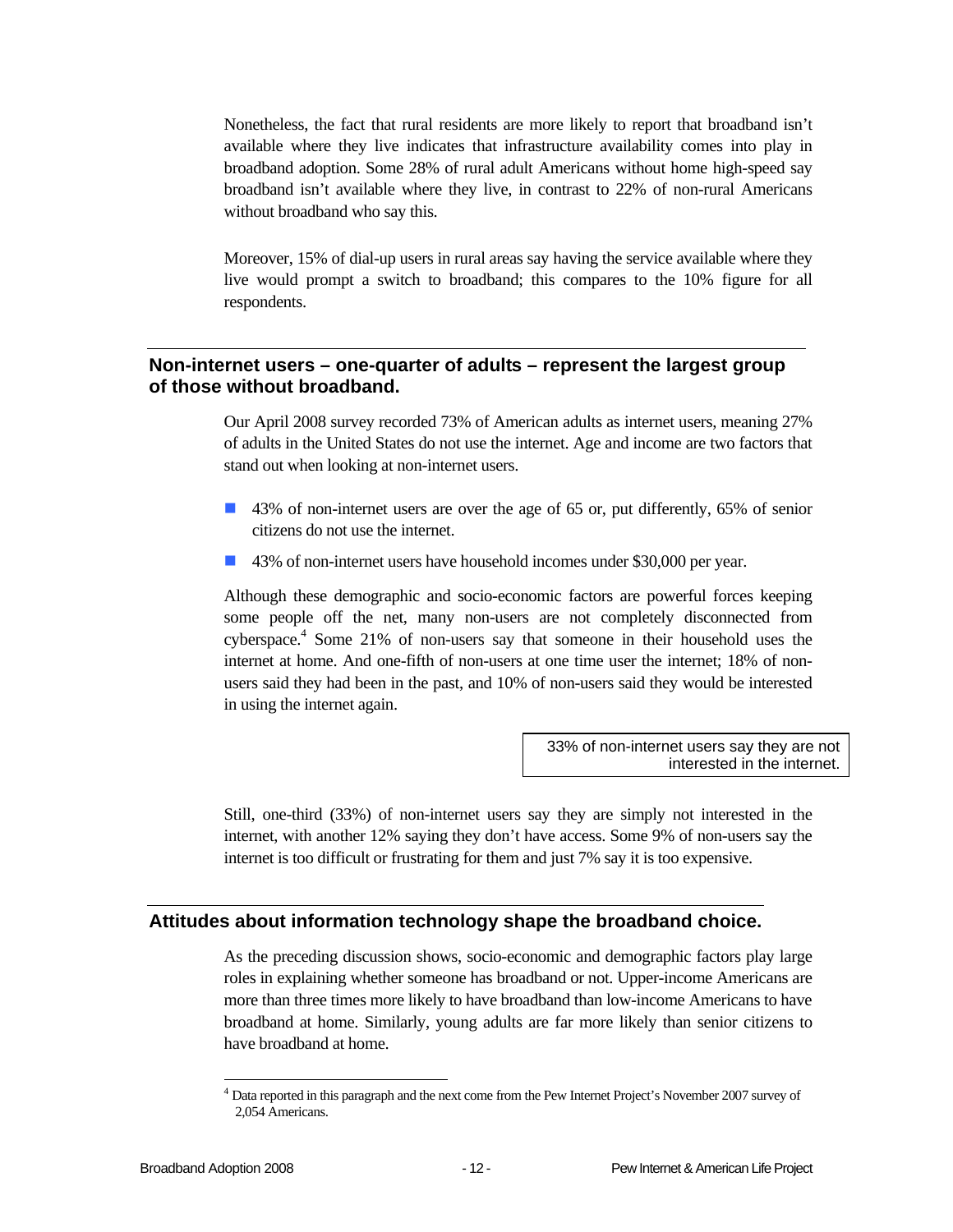The following table presents a demographic profile of online users versus non-internet users and clearly shows difference among these groups, as non-users are older and less wealthy than home dial-up or broadband users.

| Demographic profiles: home broadband, dial-up, and non-internet users |                          |                  |                       |  |  |
|-----------------------------------------------------------------------|--------------------------|------------------|-----------------------|--|--|
| The proportion of internet users who have certain demographic traits  |                          |                  |                       |  |  |
|                                                                       | Home<br><b>Broadband</b> | Home Dial-up     | Non-internet<br>users |  |  |
| <b>Gender</b>                                                         |                          |                  |                       |  |  |
| Male                                                                  | 50%                      | 39%              | 47%                   |  |  |
| Female                                                                | 50                       | 61               | 52                    |  |  |
| Age                                                                   |                          |                  |                       |  |  |
| 18-29                                                                 | 23                       | 21               | $\overline{7}$        |  |  |
| 30-49                                                                 | 46                       | 35               | 21                    |  |  |
| 50-64                                                                 | 23                       | 28               | 29                    |  |  |
| $65+$                                                                 | $\,6$                    | 16               | 43                    |  |  |
| <b>Median Age</b>                                                     | 40                       | 45               | 61                    |  |  |
| <b>Race/ethnicity</b>                                                 |                          |                  |                       |  |  |
| White (not Hispanic)                                                  | 73                       | 75               | 68                    |  |  |
| Black (not Hispanic)                                                  | 8                        | 9                | 17                    |  |  |
| Hispanic (English speaking)                                           | 10                       | 14               | $\overline{7}$        |  |  |
| <b>Education</b>                                                      |                          |                  |                       |  |  |
| Less than high school                                                 | $\overline{7}$           | $\overline{7}$   | 28                    |  |  |
| High school grad                                                      | 26                       | 44               | 49                    |  |  |
| Some college                                                          | 28                       | 30               | 14                    |  |  |
| College +                                                             | 40                       | 19               | 9                     |  |  |
| <b>Income</b>                                                         |                          |                  |                       |  |  |
| Under \$20K                                                           | $\boldsymbol{9}$         | 13               | 29                    |  |  |
| \$20K-\$30K                                                           | 8                        | 16               | 14                    |  |  |
| \$30K-\$40K                                                           | 8                        | 15               | 9                     |  |  |
| \$40K-\$50K                                                           | 9                        | 9                | 6                     |  |  |
| \$50K-\$75K                                                           | 15                       | 14               | $\overline{7}$        |  |  |
| \$75K-\$100K                                                          | 17                       | 9                | $\overline{2}$        |  |  |
| Over \$100K                                                           | 22                       | $\boldsymbol{9}$ | 3                     |  |  |
| <b>Community type</b>                                                 |                          |                  |                       |  |  |
| Urban                                                                 | 31                       | 30               | 26                    |  |  |
| Suburban                                                              | 56                       | 47               | 45                    |  |  |
| Rural                                                                 | 13                       | 23               | 29                    |  |  |
| Number of cases                                                       | 1,153                    | 249              | 698                   |  |  |
| Source: Pew Internet & American Life Project Survey, May 2008.        |                          |                  |                       |  |  |

As powerful as these associations are, they are not the only things at play in broadband adoption decisions. People's attitudes about information technology are also important. An older person may love to tinker with technology and enjoy the "always on" information pipeline that broadband offers. A person in a low-income household may be willing to allocate scarce discretionary funds to broadband – if he feels the connectivity offers something of value.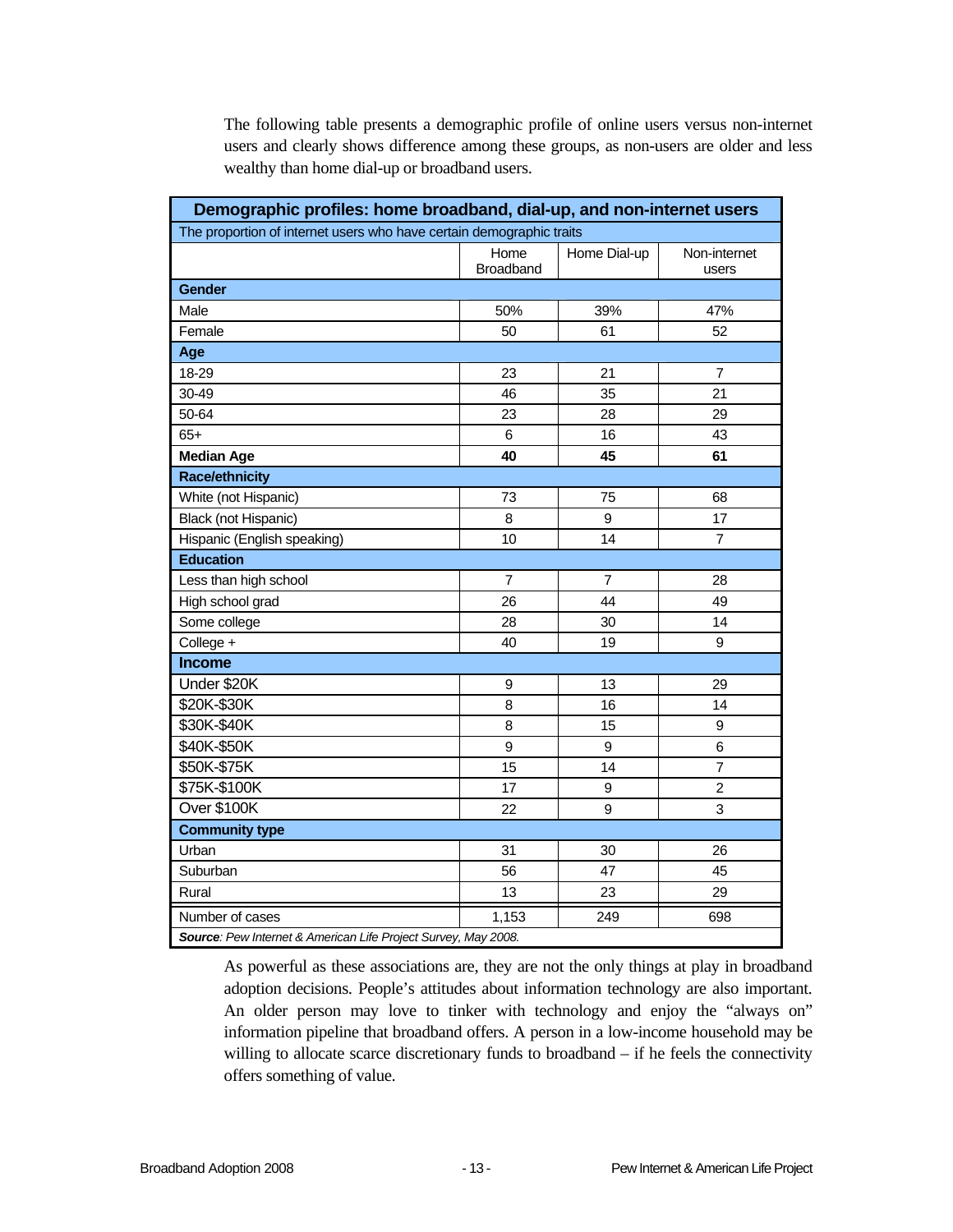A question asked in a November 2007 survey about how people view the benefits to personal productivity from information technology shows the role attitude can play in connection choices. The survey asked respondents to say how strongly they agree with the following statement: "I believe I am more productive because of all of my electronic devices."

| <b>Personal Productivity and Gadgets</b>                            |     |     |     |            |  |
|---------------------------------------------------------------------|-----|-----|-----|------------|--|
| Not well at all<br>Somewhat well<br>Not too well<br>Very well       |     |     |     |            |  |
| <b>Broadband at home</b>                                            | 35% | 32% | 12% | <b>20%</b> |  |
| Dial-up at home<br>27<br>22<br>32<br>19                             |     |     |     |            |  |
| Source: Pew Internet & American Life Project Survey, November 2007. |     |     |     |            |  |

A majority (67%) of broadband users view electronic devices, to some extent, as an aid to personal productivity, while a minority of dial-up users (46%) sees modern gadgetry in this way.

This is not to say that views on information and communication technology are the sole, or even primary, driver of the broadband choice. Some dial-up respondents may have lifestyles for which information technology might not have much to do with personal productivity. Nonetheless, even when controlling for the number of information devices a person may have and other factors, there is a significant correlation between attitudes about information technology and people's choice of connection speed.<sup>5</sup>

This suggests that people's age and income are not the only things behind the broadband choice. How people view the productive potential of information technology is also relevant – and not everyone sees this potential in the same way.

#### **Few dial-up users take advantage of high-speed wireless connections to the internet.**

With just more than one-third of broadband users saying they would like to get broadband, one might expect some to look for ways to connect via high-speed outside the house. As noted, 25% of all adults (or 34% of internet users) have gotten online away from home or work using a laptop and a WiFi wireless connection.

However, the practice of using WiFi connections away from home or work for online access is mainly the province of home broadband users. Some 40% of home broadband users have done this compared with 12% of those who use dial-up to go online from home. Put differently, 95% of those who say they have used a WiFi connection to go online are home broadband users.

l

<sup>&</sup>lt;sup>5</sup> A logistic regression model was used to estimate, from the sample of internet users, the probability that a respondent was a broadband or dial-up user. The expected socio-economic factors, such as age and income, were strongly associated with having broadband. However, people's attitudes about electronic devices and personal productivity were also significantly correlated with having broadband. That is, those who view gadgets as contributing to their productivity were more likely to have broadband, even when controlling for demographic factors and other measures of technology assets (e.g., having a cell phone, MP3 player, a laptop computer, and other gadgets).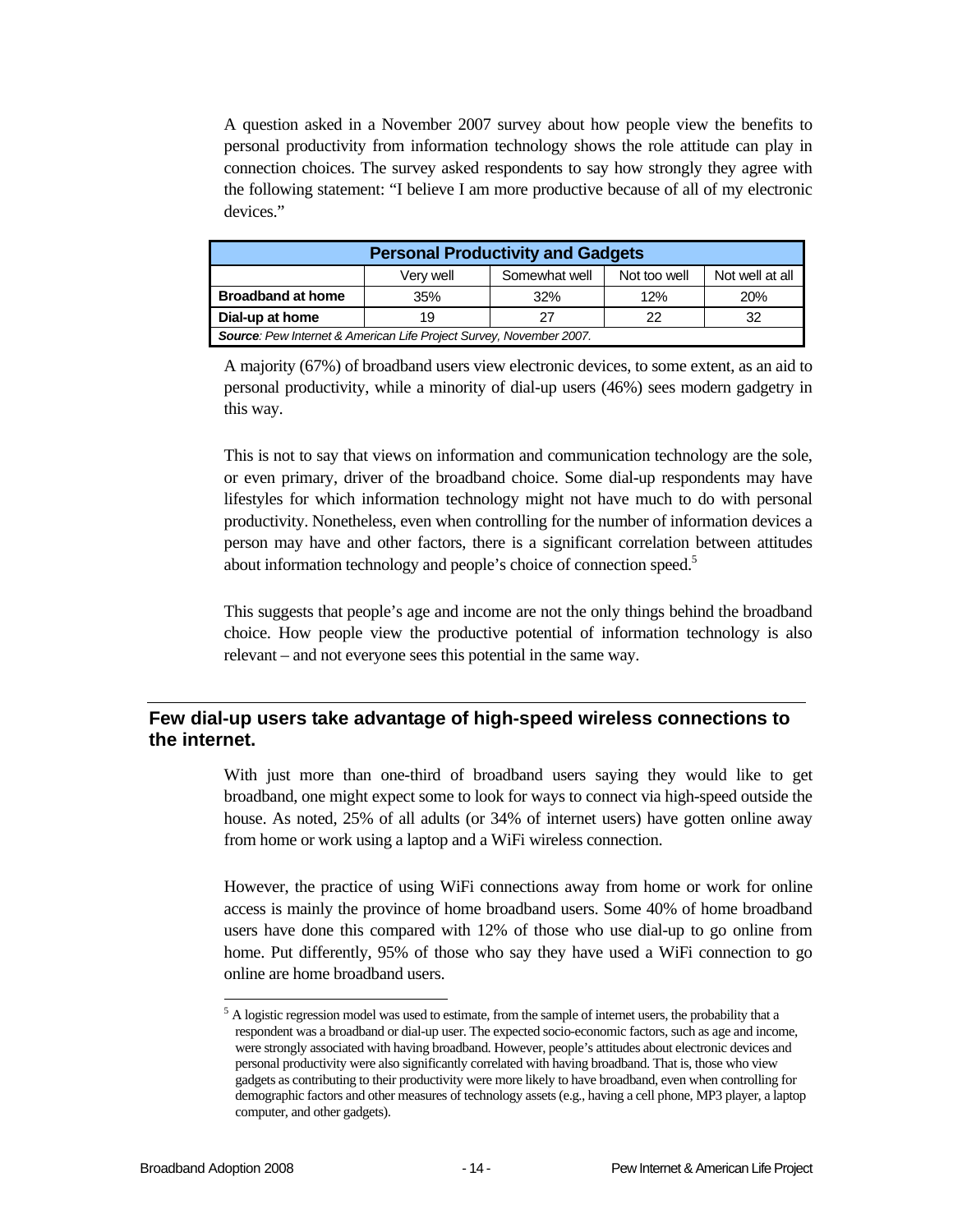WiFi is not the only wireless means of accessing the internet. Increasingly, handheld devices such as cell phones or personal digital assistants (such as Blackberries or iPhones) offer a pathway to the web. Some 39% of internet users say they have used a handheld device to go online – the figure is 41% for home broadband users and 36% for home dial-up users. Given the dwindling number or home dial-up users, this means that some 86% of those who use a handheld to access the internet are broadband users.

Although some cell phone networks today are capable of transmission rates of 200 kilobits per second (the FCC-defined threshold for a "first generation" broadband), it is difficult, if not impossible, to determine how many.<sup>6</sup> And even 3G services that might reach 700 kps are below the threshold for "basic broadband" service.  $\frac{7}{1}$  These figures suggest that the few dial-up users who do connect to the internet with a handheld device are experiencing fast speeds, so that handheld online access cannot be seen as a substitute for having a high-speed internet connection at home.

1

 $^6$  The current 2.5 generation mobile network, known as EDGE, can receive data at up to 230 kps. The 3G successor, currently being rolled out, has speeds between 400 kps and 700 kps. See "Ripe for Picking" on *The Economist's* Tech View blog at: http://www.economist.com/research/articlesbysubject/displaystory.cfm?subjectid=7933610&story\_id=11559

<sup>971</sup> 

See "FCC redefines 'broadband' to mean 768Kps," Endgadget, March 19, 2008. Available online at: http://www.engadget.com/2008/03/19/fcc-redefines-broadband-to-mean-768kbps-fast-to-mean-kinda/.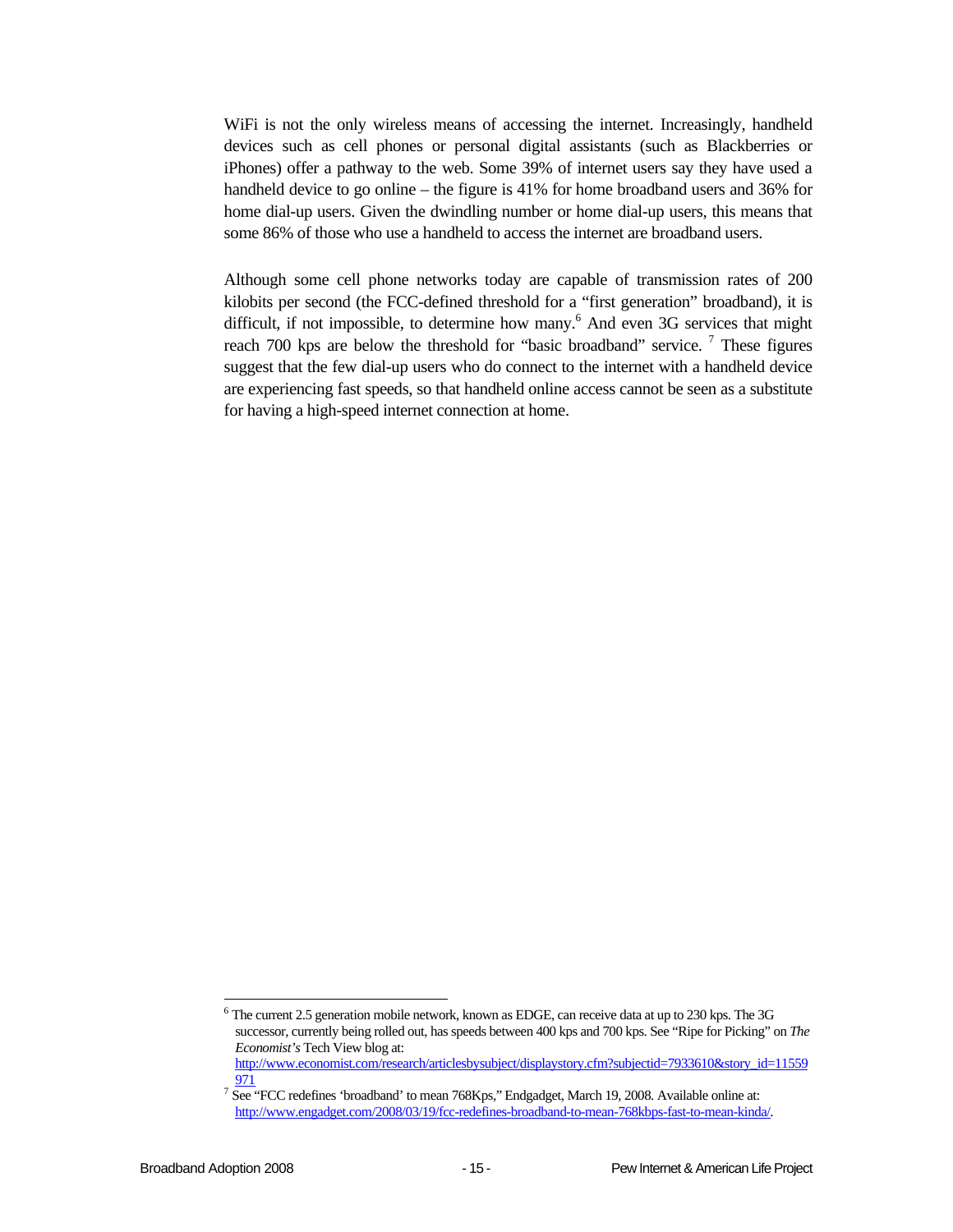### **The Online Behavior of Broadband Users**

Research by the Pew Internet Project in 2002 showed how the "always on" broadband connection at home opens the door to deeper engagement with the internet. $8$  Early broadband adopters did a wider range of activities online and more frequently than the then-majority of dial-up users. This was to be expected from upscale early adopters, as many no doubt got broadband at home because they had high demand for digital information.

However, this pattern of more intense of online resources among broadband users continued as the technology disseminated more widely. For news consumption, for instance, high-speed connections tend to draw users (especially young ones) away from traditional as print newspapers and to the internet for news.<sup>9</sup> The broadband pull, in other words, runs both ways. Those with high demand for internet applications get fast connections and do more with them. It is also true that many who get broadband at home are drawn to online alternatives available with their "always on" connection, sometimes as a substitute for offline resources.

The technology to access the internet has evolved since broadband first began to make inroads among consumers. WiFi technology allows users high-speed wireless access to the internet, typically using a laptop computer, although a range of handheld devices increasingly can connect to cyberspace using WiFi. Additionally, broadband providers no longer simply offer a fast online connection. Premium services offer higher speeds for those willing to pay.

This section examines the online behaviors of those who pay for premium broadband services at home or use laptops to connect to the internet with WiFi. Whereas having a broadband connection was once the marker of deeper engagement with cyberspace, now other access options are associated with heavier use of cyberspace.

#### **Premium services**

The April 2008 survey asked whether home broadband users "pay extra for a premium service that promises faster speed." Here's what home broadband users said:

l

<sup>8</sup> John B. Horrigan, *The Broadband Difference: How online Americans' behavior changes with high-speed Internet connections at home*. Pew Internet & American Life Project, June 2002. Available online at: http://www.pewinternet.org/PPF/r/63/report\_display.asp.

<sup>9</sup> John B. Horrigan, *Online News: For many home broadband users, the internet is a primary news source*. Pew Internet & American Life Project, March 2006. Available online at: http://www.pewinternet.org/report\_display.asp?r=178.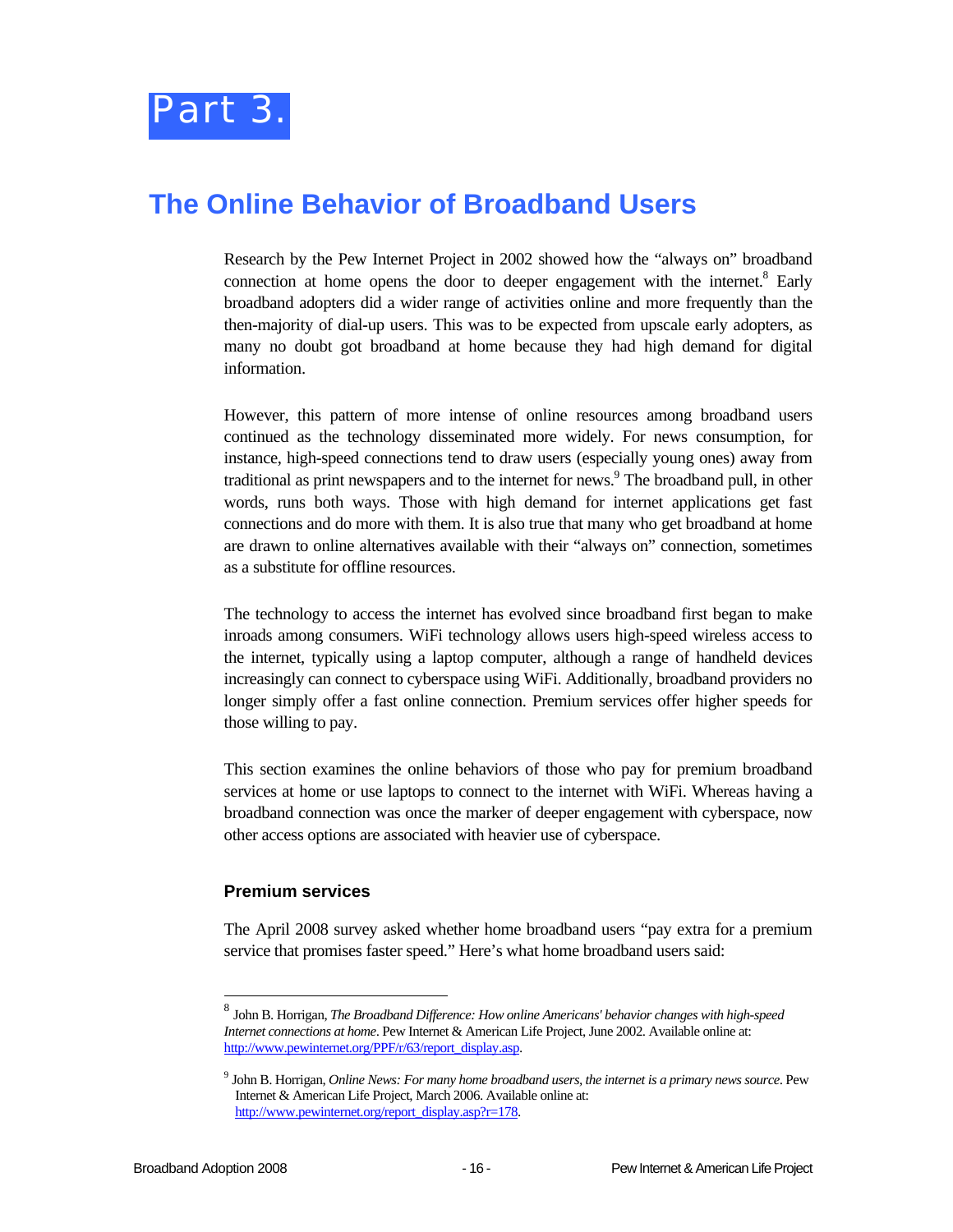- 54% of home broadband users say they subscribe to basic service.
- 29% subscribe to a premium service at a higher price.
- **16%** say they don't know.

#### **"On the go" access**

Our report "Mobile Access to Data and Information" found that, as of December 2007, 41% of adult Americans had accessed the internet from someplace other than home or work using a wireless laptop connection or a handheld device such as a cell phone or personal digital assistant.<sup>10</sup> Narrowing the set of "on the go" users only to those who have accessed the internet using a laptop computer and a wireless connection, the December 2007 survey showed that 27% of American adults had used this means to go online.

Our April 2008 survey shows a similar level of wireless online access using a laptop computer, with 25% of Americans saying they had done this – statistically indistinguishable from the December survey. This comes to 34% of internet users who have logged on using a WiFi connection and a laptop away from home or work.

Most of the time, this wireless access occurs in public places; some 58% of those who have connected to the internet in a place other than home or work using a wireless laptop connection say they use access points in airports, coffee shops, or restaurants. Among those using WiFi in public places, 64% say they mostly use free WiFi services, 4% say they mostly pay for such services, with the remainder (32%) saying they use a mix of free and paid services.

#### **Those who subscribe to premium services or use WiFi away from home or work to access the internet do more online.**

Similar to the technique employed in past reports on broadband adoption, the analysis below examines whether intensity of online use differs for "on the go" and premium service users relative to all broadband users. The survey queried online users about 14 different online activities and the analysis below examines whether the different classes of users do a greater range of online activities than home broadband users as a whole.

Although home broadband and dial-up users are mutually exclusive, there is overlap between those who have connected to the internet "on the go" with a WiFi-enabled laptop and those who pay for premium broadband service at home. Some 13% of home broadband users say they have both logged on "on the go" with using WiFi and a laptop and pay for premium broadband service at home.

<sup>1</sup> 10 John B. Horrigan, *Mobile Access to Data and Information*.. Pew Internet & American Life Project, March 2008. Available online at: http://www.pewinternet.org/PPF/r/244/report\_display.asp.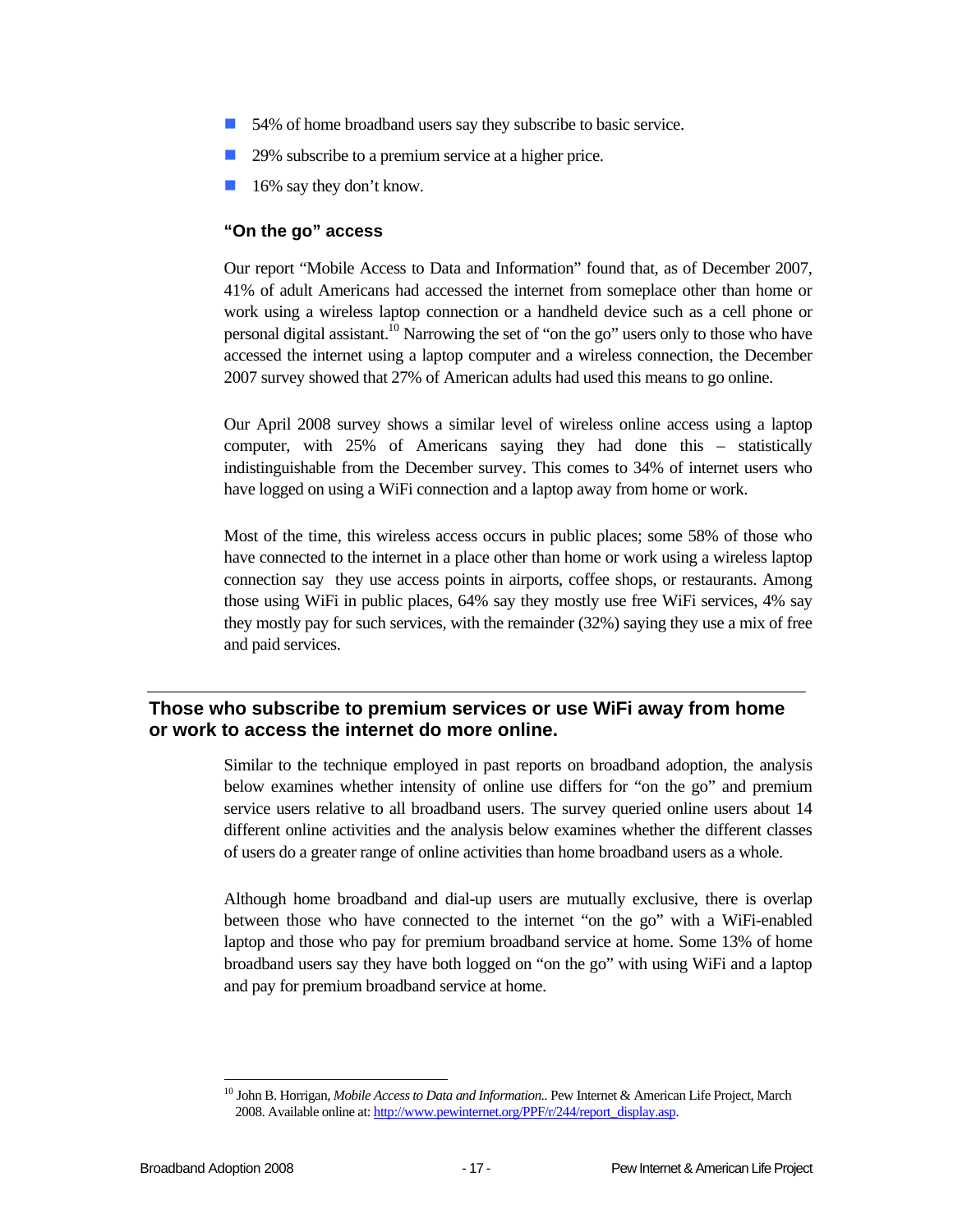| <b>Online Activities:</b><br>Share of users in each category who have ever done listed activity   |                       |                    |                                           |                                                                              |                                             |
|---------------------------------------------------------------------------------------------------|-----------------------|--------------------|-------------------------------------------|------------------------------------------------------------------------------|---------------------------------------------|
|                                                                                                   | All internet<br>users | Dial-up at<br>home | Broadband at<br>home (all<br>respondents) | Accessed internet away<br>from home or work using<br>WiFi on laptop computer | Pays for premium home<br>broadband services |
| Use an online search<br>engine                                                                    | 89%                   | 80%                | 94%                                       | 95%                                                                          | 95%                                         |
| <b>Check weather reports</b><br>and forecasts                                                     | 80                    | 75                 | 84                                        | 88                                                                           | 84                                          |
| Get news online                                                                                   | 73                    | 61                 | 80                                        | 86                                                                           | 88                                          |
| Visit a state or local<br>government website                                                      | 66                    | 55                 | 72                                        | 78                                                                           | 76                                          |
| Look online for<br>information about the<br>2008 election                                         | 55                    | 37                 | 62                                        | 70                                                                           | 70                                          |
| Watch a video on a video-<br>sharing site like YouTube<br>or GoogleVideo                          | 52                    | 29                 | 60                                        | 69                                                                           | 67                                          |
| Look online for<br>information about a job                                                        | 47                    | 36                 | 50                                        | 59                                                                           | 56                                          |
| Send instant messages                                                                             | 40                    | 38                 | 44                                        | 53                                                                           | 48                                          |
| Read someone else's<br>blog                                                                       | 33                    | 15                 | 40                                        | 42                                                                           | 45                                          |
| Use a social networking<br>site like MySpace,<br>Facebook, or<br>LinkedIn.com                     | 29                    | 21                 | 33                                        | 38                                                                           | 41                                          |
| Make a donation to<br>charity online                                                              | 20                    | 9                  | 23                                        | 28                                                                           | 27                                          |
| Downloaded a podcast                                                                              | 19                    | 8                  | 22                                        | 31                                                                           | 28                                          |
| Download or share files<br>using peer-to-peer<br>networks such as<br><b>BiTorrent or LiveWire</b> | 15                    | 15                 | 17                                        | 21                                                                           | 20                                          |
| Create or work on your<br>own blog                                                                | 12                    | 8                  | 15                                        | 19                                                                           | 19                                          |
| Number of cases                                                                                   | 1,553                 | 249                | 1,138                                     | 504                                                                          | 306                                         |
| Source: Pew Internet & American Life Project Survey, April 2008.                                  |                       |                    |                                           |                                                                              |                                             |

The following table reports responses to questions that ask respondents if they "yesterday" did a specific activity. This yields a portrait of what users in a specific category do on a typical day online.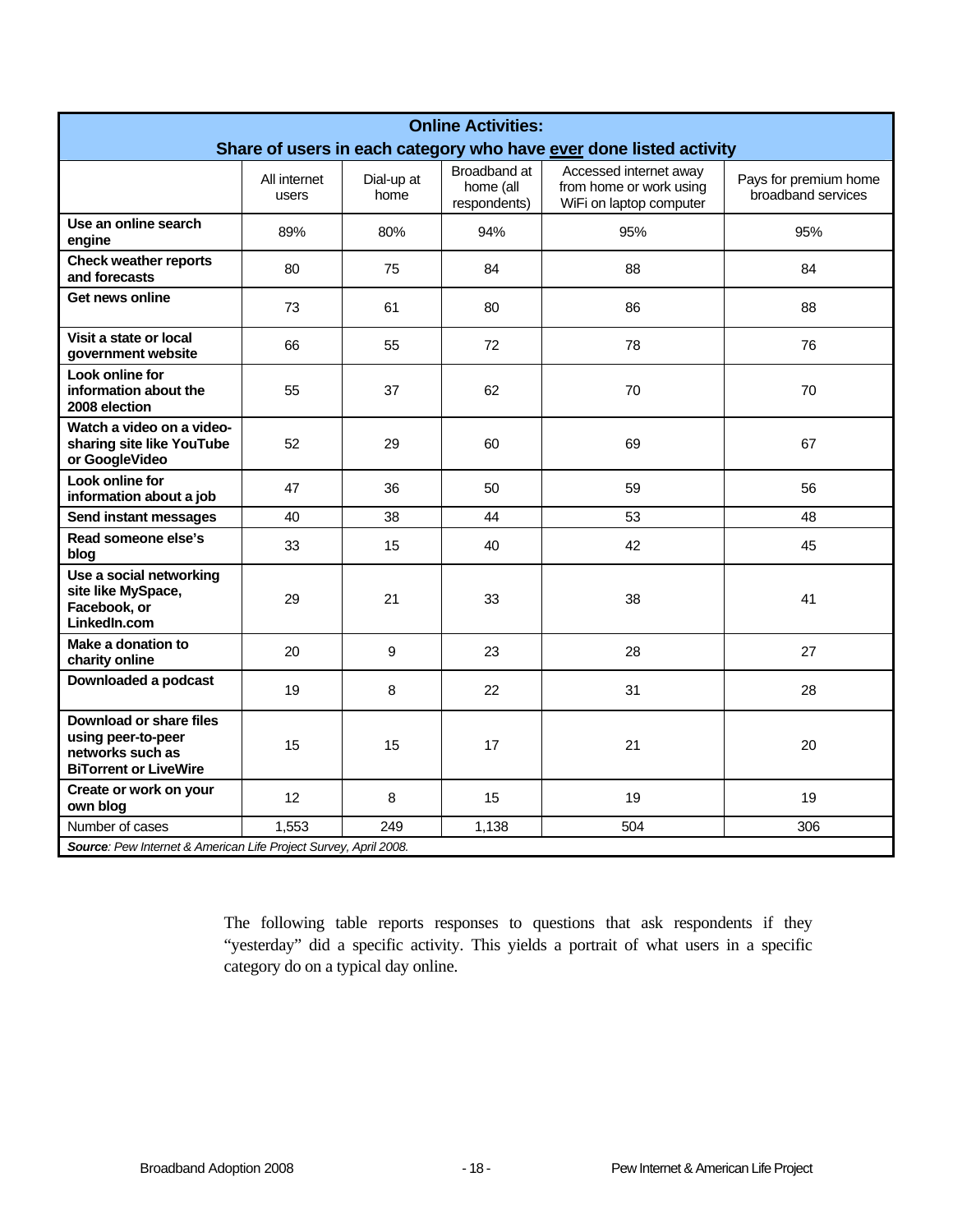| <b>Online Activities:</b><br>Share of users in each category who do listed activity on the typical day |                       |                    |                                           |                                                                              |                                                |
|--------------------------------------------------------------------------------------------------------|-----------------------|--------------------|-------------------------------------------|------------------------------------------------------------------------------|------------------------------------------------|
|                                                                                                        | All internet<br>users | Dial-up at<br>home | Broadband at<br>home (all<br>respondents) | Accessed internet away from<br>home or work using WiFi on<br>laptop computer | Pays for premium<br>home broadband<br>services |
| Use an online search<br>engine                                                                         | 49                    | 26%                | 57%                                       | 68%                                                                          | 61%                                            |
| <b>Check weather reports</b><br>and forecasts                                                          | 30                    | 14                 | 36                                        | 44                                                                           | 42                                             |
| Get news online                                                                                        | 39                    | 18                 | 47                                        | 54                                                                           | 33                                             |
| Visit a state or local<br>government website                                                           | 13                    | 4                  | 16                                        | 20                                                                           | 19                                             |
| Look online for<br>information about the<br>2008 election                                              | 23                    | 10                 | 27                                        | 33                                                                           | 34                                             |
| Watch a video on a<br>video-sharing site like<br>YouTube or<br>GoogleVideo                             | 16                    | 5                  | 20                                        | 28                                                                           | 23                                             |
| Look online for<br>information about a job                                                             | 6                     | 4                  | 6                                         | 10                                                                           | 5                                              |
| Send instant messages                                                                                  | 13                    | 6                  | 16                                        | 23                                                                           | 19                                             |
| Read someone else's<br>blog                                                                            | 11                    | 3                  | 15                                        | 17                                                                           | 16                                             |
| Use a social networking<br>site like MySpace,<br>Facebook, or<br>LinkedIn.com                          | 13                    | $\overline{7}$     | 16                                        | 20                                                                           | 21                                             |
| Make a donation to<br>charity online                                                                   | 1                     | 0                  | $\overline{2}$                            | $\overline{c}$                                                               | 1                                              |
| Downloaded a podcast                                                                                   | 3                     | $\mathbf{1}$       | 4                                         | 6                                                                            | 6                                              |
| Download or share files<br>using peer-to-peer<br>networks such as<br><b>BiTorrent or LiveWire</b>      | 3                     | $\overline{2}$     | 3                                         | 4                                                                            | 5                                              |
| Create or work on your<br>own blog                                                                     | 5                     | 3                  | 6                                         | 9                                                                            | 8                                              |
| Number of cases                                                                                        | 1,553                 | 249                | 1,138                                     | 504                                                                          | 306                                            |
| Source: Pew Internet & American Life Project Survey, April 2008.                                       |                       |                    |                                           |                                                                              |                                                |

The following table summarizes the relative intensity of the different classes of users based using the average and median for the total number of activities users do out of the 14 listed – both for the total ever done and the total done on the typical day.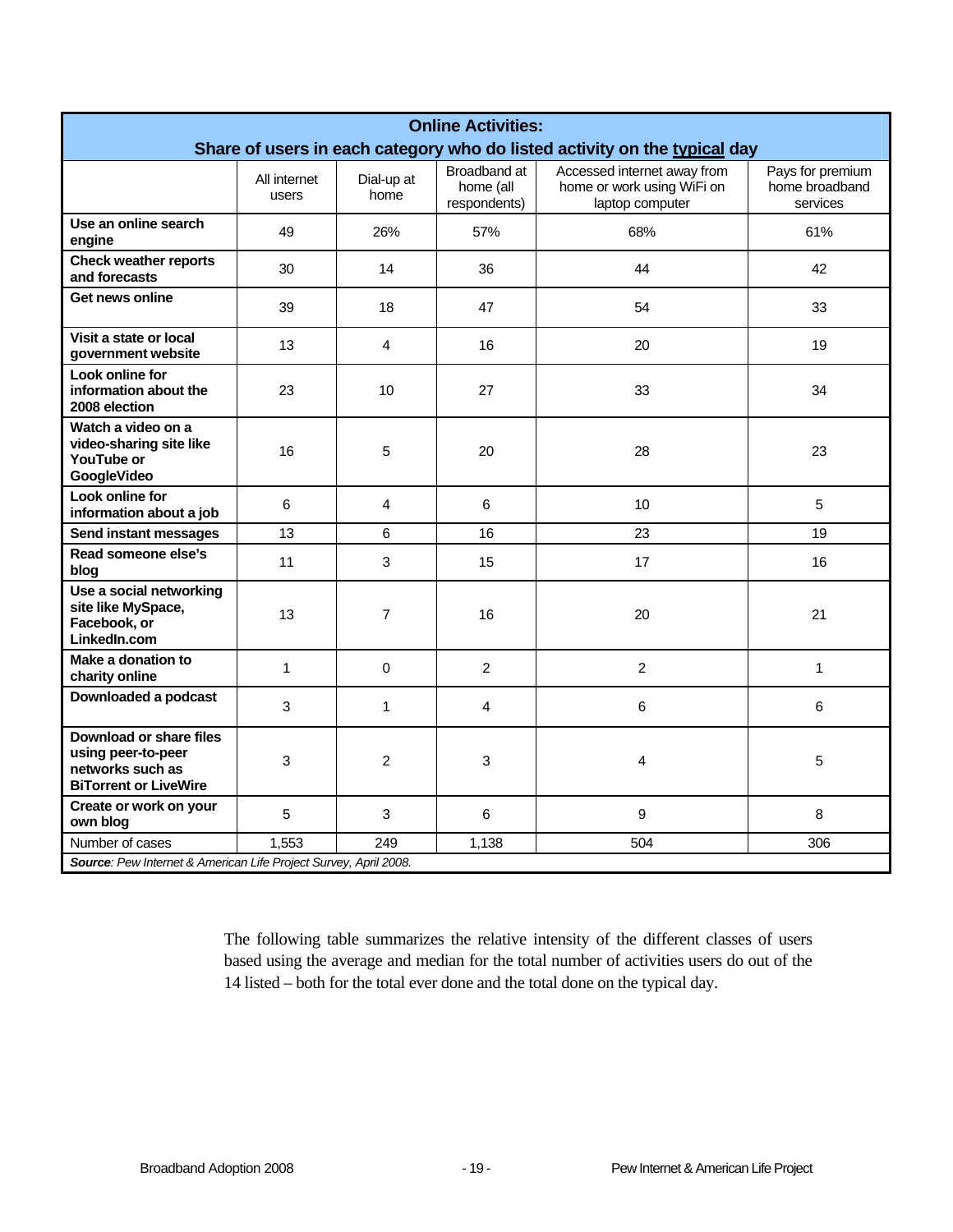| Summary of online activities across user classes                 |                       |                 |                                           |                                                                              |                                                |
|------------------------------------------------------------------|-----------------------|-----------------|-------------------------------------------|------------------------------------------------------------------------------|------------------------------------------------|
|                                                                  | All internet<br>users | Dial-up at home | Broadband at<br>home (all<br>respondents) | Accessed internet away from<br>home or work using WiFi on<br>laptop computer | Pays for premium<br>home broadband<br>services |
| Mean number of<br>activities (ever)                              | 6.2                   | 4.8             | 6.7                                       | 7.6                                                                          | 7.4                                            |
| Median number of<br>activities (ever)                            | 6                     | 5               |                                           | 8                                                                            |                                                |
| Mean number of                                                   |                       |                 |                                           |                                                                              |                                                |
| activities (typical day)                                         | $2.2\phantom{0}$      | 1.0             | 2.6                                       | 3.3                                                                          | 3.1                                            |
| Median number of<br>activities (typical day)                     | 2                     | 0               | 2                                         | 3                                                                            | 3                                              |
| Number of cases                                                  | 1.553                 | 249             | 1.138                                     | 504                                                                          | 306                                            |
| Source: Pew Internet & American Life Project Survey, April 2008. |                       |                 |                                           |                                                                              |                                                |

Premium service and "on the go" users are more intense users of the internet, as measured by scope of online activities ever done or engaged in on the typical day. When focusing on the mean number of online activities people do on the average day, "on the go" users are 26% more active than the average for broadband users. Those who have a premium service at home are 19% more active than the average for home broadband users. The higher levels of "typical day" use as measured by the median (or middle user) suggests the differences are broadly important. $^{11}$ 

None of this is a surprise; in one instance, users have an additional on ramp to the internet with a wireless connection and in the other they have a faster one, as they say they pay for faster premium service.

At the same time, the results are evidence of a link between new ways of access and deeper engagement with the internet. In particular, the sizable share of internet users who have connected to the internet with a WiFi-enabled laptop have added "always connected" wireless access to their "always on" broadband connection.

As to the demographic profiles of these two classes of internet users, the table below shows that they are younger and better educated than average.

1

 $11$  The higher median values indicates that the larger mean (or average) values for the "typical day" activities is not due to a small number of premium or "on the go" users doing far more online than other users. If, for instance, a few premium users were doing a lot more than other broadband users, the average may be higher, but the "middle user" might not be different across groups.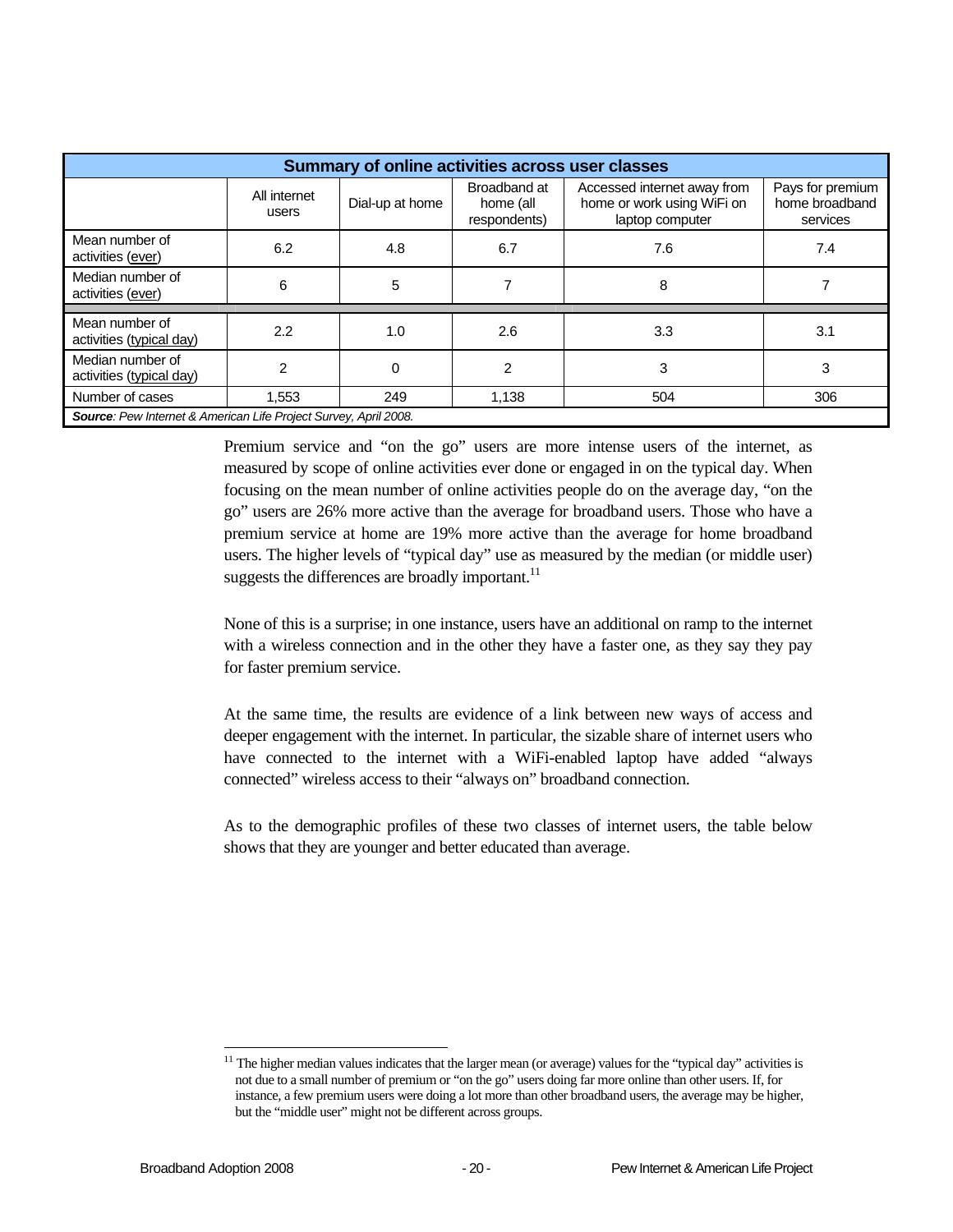| <b>Demographic profiles</b>                                      |                           |                              |  |  |  |  |
|------------------------------------------------------------------|---------------------------|------------------------------|--|--|--|--|
|                                                                  | Those who use WiFi        | Those who pay for            |  |  |  |  |
|                                                                  | away from home or<br>work | premium broadband<br>service |  |  |  |  |
| <b>Gender</b>                                                    |                           |                              |  |  |  |  |
| Male                                                             | 53%                       | 52%                          |  |  |  |  |
| Female                                                           | 47                        | 48                           |  |  |  |  |
| Age                                                              |                           |                              |  |  |  |  |
| 18-29                                                            | 28                        | 25                           |  |  |  |  |
| 30-49                                                            | 48                        | 50                           |  |  |  |  |
| 50-64                                                            | 20                        | 22                           |  |  |  |  |
| $65+$                                                            | 4                         | 4                            |  |  |  |  |
| <b>Median age</b>                                                | 38                        | 39                           |  |  |  |  |
| <b>Race/ethnicity</b>                                            |                           |                              |  |  |  |  |
| White (not Hispanic)                                             | 74                        | 71                           |  |  |  |  |
| <b>Black (not Hispanic)</b>                                      | 9                         | 11                           |  |  |  |  |
| Hispanic (English speaking)                                      | 11                        | 12                           |  |  |  |  |
| <b>Educational attainment</b>                                    |                           |                              |  |  |  |  |
| Less than high school                                            | 6                         | $\overline{7}$               |  |  |  |  |
| High school grad                                                 | 19                        | 22                           |  |  |  |  |
| Some college                                                     | 26                        | 27                           |  |  |  |  |
| College +                                                        | 49                        | 44                           |  |  |  |  |
| <b>Income</b>                                                    |                           |                              |  |  |  |  |
| Under \$20K                                                      | 6                         | 2                            |  |  |  |  |
| \$20K-\$30K                                                      | 6                         | 9                            |  |  |  |  |
| \$30K-\$40K                                                      | 6                         | 6                            |  |  |  |  |
| \$40K-\$50K                                                      | 8                         | 11                           |  |  |  |  |
| \$50K-\$75K                                                      | 15                        | 16                           |  |  |  |  |
| \$75K-\$100K                                                     | 17                        | $\overline{19}$              |  |  |  |  |
| Over \$100K                                                      | 25                        | 25                           |  |  |  |  |
| <b>Community type</b>                                            |                           |                              |  |  |  |  |
| Urban                                                            | 32                        | 32                           |  |  |  |  |
| Suburban                                                         | 54                        | 57                           |  |  |  |  |
| Rural                                                            | 15                        | 11                           |  |  |  |  |
| Number of cases                                                  | 504                       | 306                          |  |  |  |  |
| Source: Pew Internet & American Life Project Survey, April 2008. |                           |                              |  |  |  |  |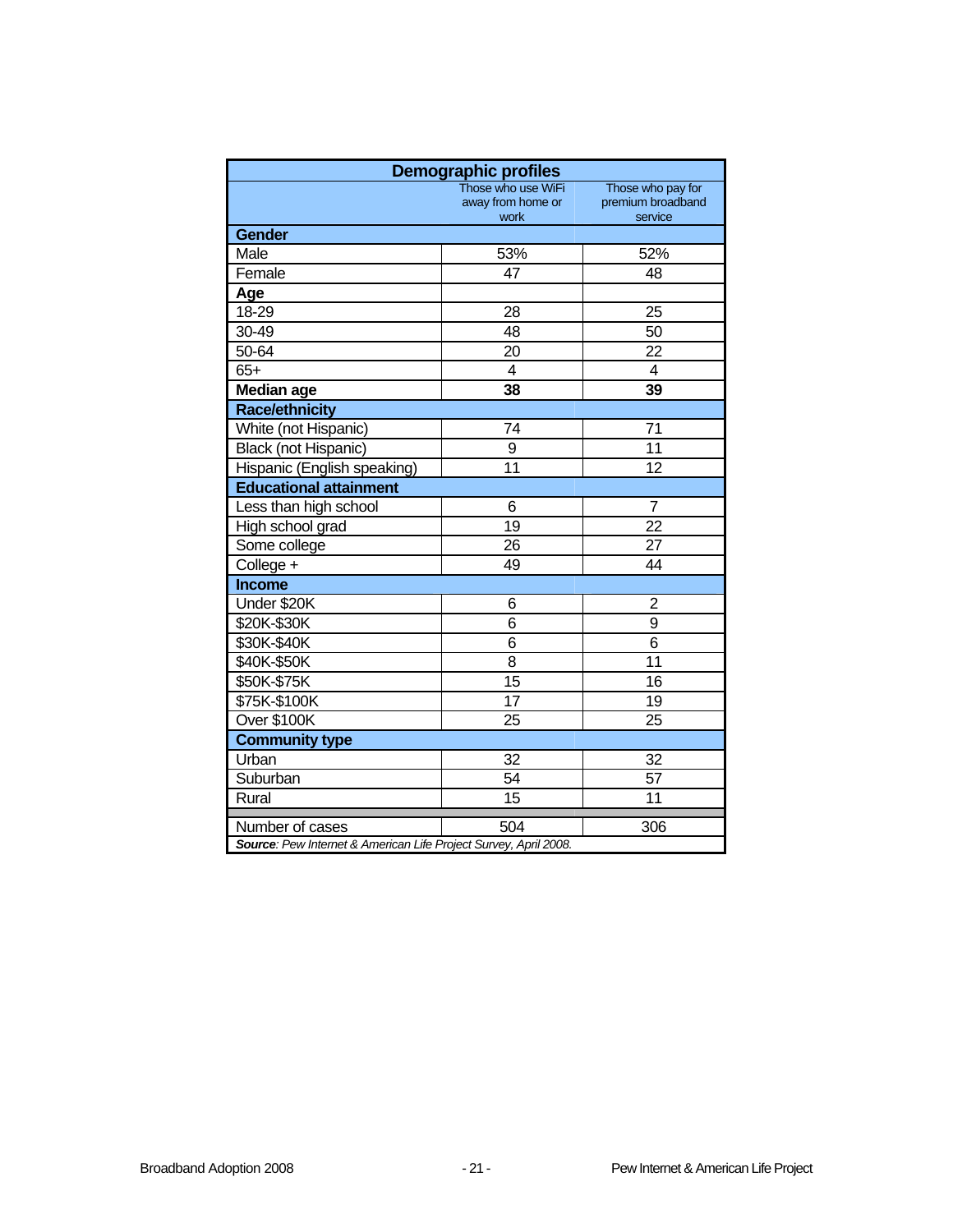This report is based on the findings of a daily tracking survey on Americans' use of the Internet. The results in this report are based on data from telephone interviews conducted by Princeton Survey Research Associates International between April 8 to May 11, 2008, among a sample of 2,251 adults, 18 and older. For results based on the total sample, one can say with 95% confidence that the error attributable to sampling and other random effects is plus or minus 2.4 percentage points. For results based Internet users  $(n=1,553)$ , the margin of sampling error is plus or minus 2.8 percentage points. In addition to sampling error, question wording and practical difficulties in conducting telephone surveys may introduce some error or bias into the findings of opinion polls.

The sample for this survey is a random digit sample of telephone numbers selected from telephone exchanges in the continental United States. The random digit aspect of the sample is used to avoid "listing" bias and provides representation of both listed and unlisted numbers (including not-yet-listed numbers). The design of the sample achieves this representation by random generation of the last two digits of telephone numbers selected on the basis of their area code, telephone exchange, and bank number.

New sample was released daily and was kept in the field for at least five days. The sample was released in replicates, which are representative subsamples of the larger population. This ensures that complete call procedures were followed for the entire sample. At least 10 attempts were made to complete an interview at sampled households. The calls were staggered over times of day and days of the week to maximize the chances of making contact with a potential respondent. Each household received at least one daytime call in an attempt to find someone at home. In each contacted household, interviewers asked to speak with the youngest male currently at home. If no male was available, interviewers asked to speak with the youngest female at home. This systematic respondent selection technique has been shown to produce samples that closely mirror the population in terms of age and gender. All interviews completed on any given day were considered to be the final sample for that day.

Non-response in telephone interviews produces some known biases in survey-derived estimates because participation tends to vary for different subgroups of the population, and these subgroups are likely to vary also on questions of substantive interest. In order to compensate for these known biases, the sample data are weighted in analysis. The demographic weighting parameters are derived from a special analysis of the most recently available Census Bureau's March 2007 Annual Social and Economic Supplement. This analysis produces population parameters for the demographic characteristics of adults age 18 or older, living in households that contain a telephone. These parameters are then compared with the sample characteristics to construct sample weights. The weights are derived using an iterative technique that simultaneously balances the distribution of all weighting parameters.